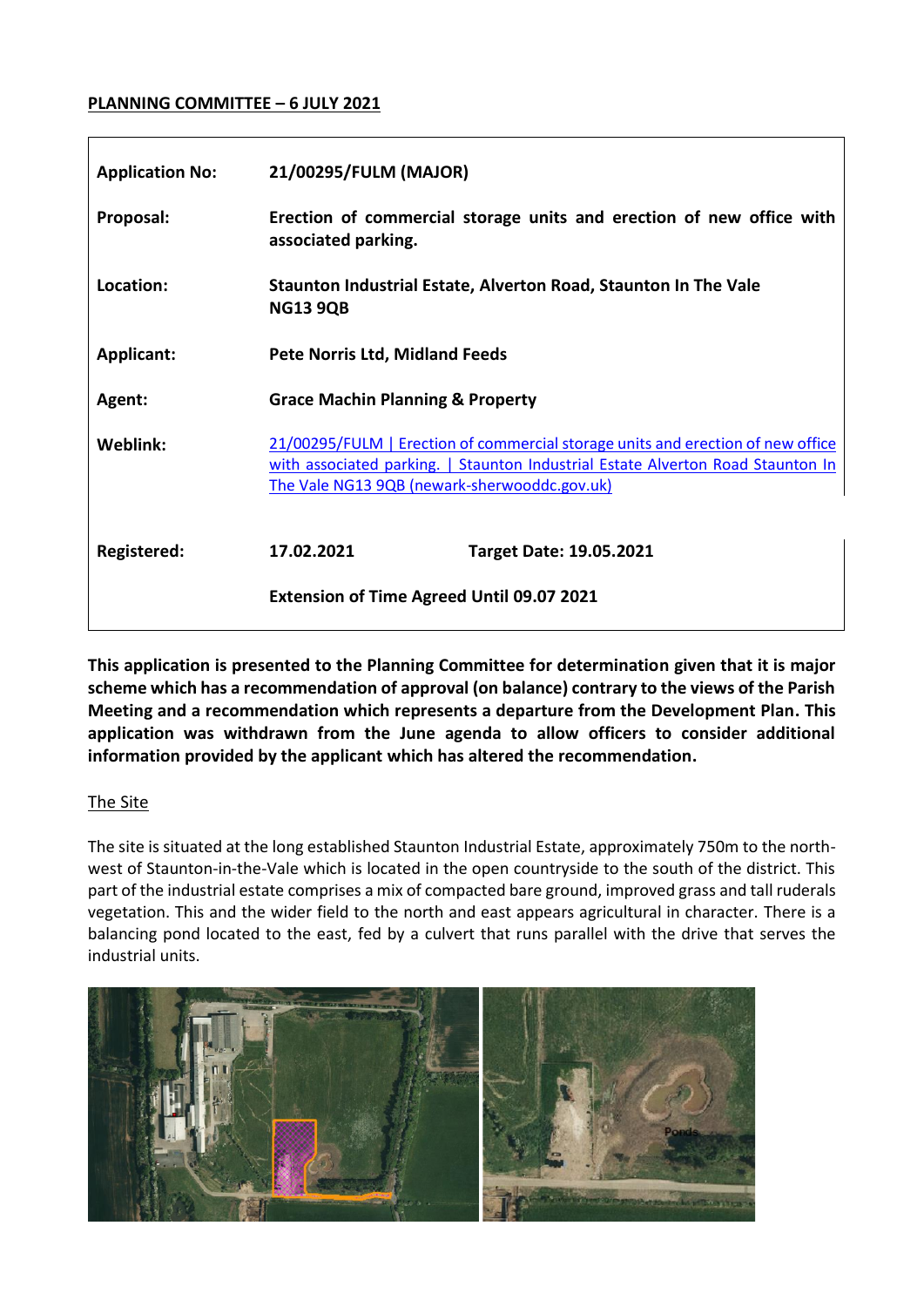JP Concrete is the business occupying the unit and associated land immediately adjacent (west) of the site. Midland Feeds occupy the larger unit (with a square footprint) west of that along with the land to the south, east and west of it where they produce animal feeds.

The proposed development site is located approximately 150m to the east of existing industrial buildings within the Estate. An existing industrial estate access lies to the south of the application site and connects to the public highway C3 (Grange Lane) that runs parallel with the A1 to the east.

The site lies within flood zone 1 although lies in an area that is prone to superficial deposit flooding according to the EA maps.

#### Relevant Planning History

### *Wider site including this application site*

94/51746/LDC – Use of site (Staunton Works British Gypsum Ltd) for general industrial purposes within Use Class B2. Certificate issued 04.12.1995.

94/51747/LDC – Retention of existing buildings (non-compliance with planning conditions requiring removal of such buildings) certificate issued 04.12.1995.

94/51748/OUT – Demolition of some existing buildings and replacement with new buildings and use of site for B1, B2 and B8. Approved 18.09.1995.

#### *Land to south-west*

12/00224/AGR – Prior notification for proposed open cattle area, prior approval not required 23.04.2012

97/51912/CMM – Restoration of land to agricultural. NCC were decision makers.

#### *Land to west*

09/00995/FULM - Proposed change of use for storage and associated haulage for Farrell Transport Ltd, refused on 17.02.2010 (on grounds of impact on living conditions upon occupiers living alongside the local highway) but appeal was allowed 27.07.2010 under appeal ref APP/B3030/A/10/2126156.

02/02452/FUL – Proposed extension for storage of Glulan & I Beams, approved 19.12.2002

98/51825/FUL – Change of use of agricultural land for open storage, approved 25.08.1998.

#### The Proposal

Amendments (involving omitting a previously proposed triple bay feed store) have been submitted during the lifetime of the application in an attempt to overcome officer's concerns.

Full planning permission is now sought for new commercial development by Midlands Feeds who already occupy a unit on the Staunton Industrial Estate to allow them to relocate their other site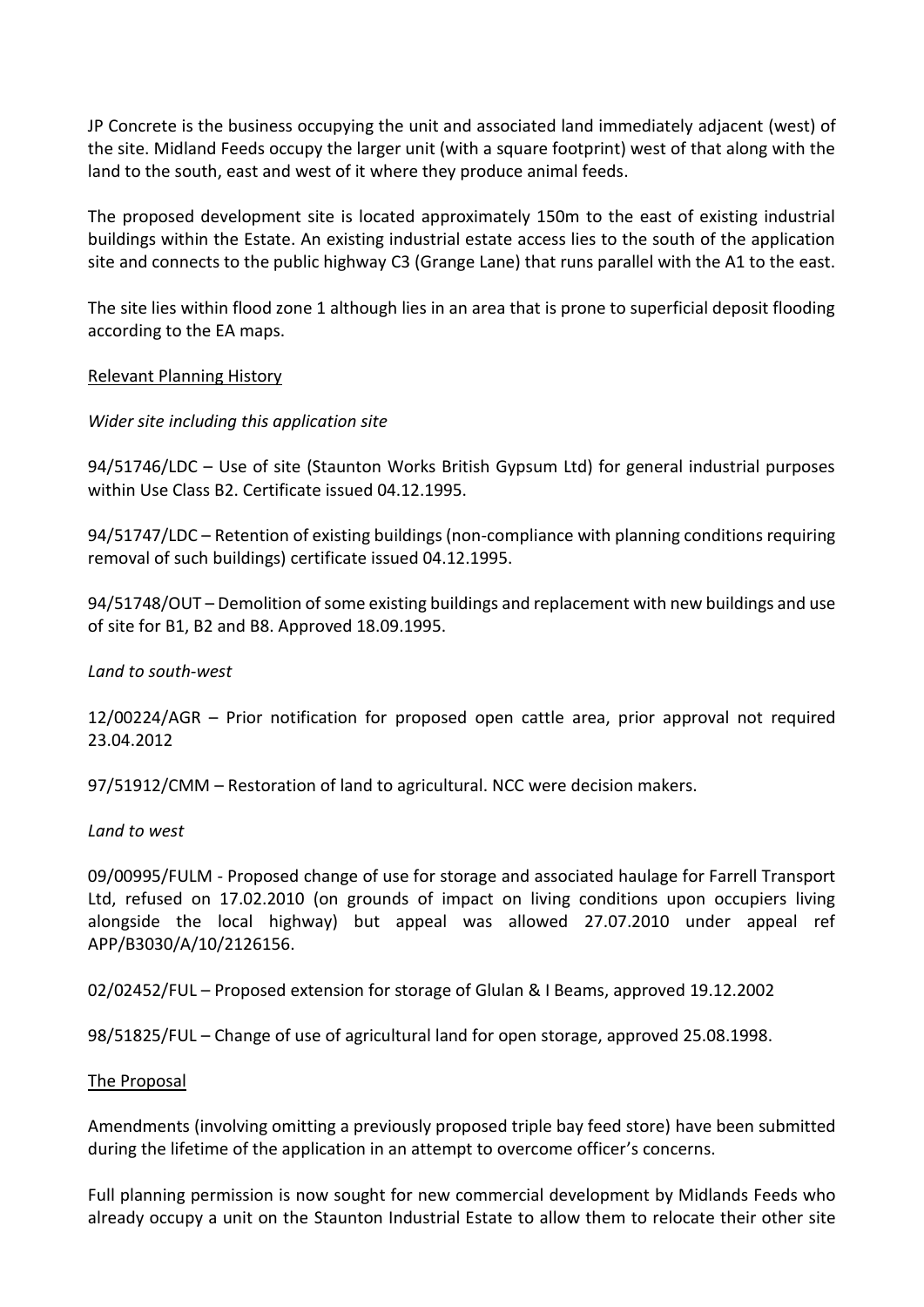and staff from Bottesford (within Melton Mowbray borough) and consolidate and expand their business. The business is for animal feed storage.

The applicants existing site at Bottesford is said to comprise  $c10,000$  sq ft (c929m<sup>2</sup>) of storage. The applicant has advised that they currently operate or store at six different sites and this application will allow the company to consolidate down to two sites (this one and the other at Claypole; just across the Lincolnshire border into South Kesteven) with all staff moved to the Staunton site.

The development proposals includes storage buildings and an office, detailed as follows:

An office building (24.68m x 9.68m x 3m eaves x 6.35m ridge) is proposed comprising an open plan office space of 239m<sup>2</sup>, reception, server room, toilet/shower room, lobby and small kitchen, additional lobby, kitchen, store, plant room, office and board room. This would be located at the southern part of the site adjacent to the site access that serves the estate. This would be constructed of profiled metal coated cladding, glazed roof lights, with metal windows and doors.

Parking for 19 cars to the west of the office is proposed and the access road would loop around the office and parking (a weigh bridge is proposed to the north also).

To the north of the office and in the center of the site, a double bay feed store is proposed (c38.36m x 25m x 8.75 ridge x 5.6m eaves) giving 2 x storage areas of 466.63 m<sup>2</sup> and 466.62m<sup>2</sup>. A further 4 parking spaces would be provided adjacent. This would be constructed in a portal steel frame, with dark brickwork, profiled pvc coated metal cladding and metal roller shutter doors.

A service yard to the north of the site is proposed now instead of the previously proposed triple bay feed store.

A weighbridge 18m long with 3m ramps at either end is also proposed between the offices and the two bay feed store.

The application form is noted as having 16 full time and 2 part time employees. However these employees would be existing staff relocated from Melton Mowbray.

The application has been assessed on the basis of the amended plans and documents listed below.

- Topographical survey, drawing no. 20-202-01 & 20-202-02
- General arrangement, feed store 2 plans, elevations, sections, drawing no. 8952-CPMG-oo-ZZ-DR-A-2011 P02
- General Arrangement, office plans, elevations, sections, drawing no. 8952-CPMG-oo-ZZ-DR-A-2012 P01
- General Arrangement external works, location plan, 8952-CPMG-oo-ZZ-DR-A-7001 P03
- General Arrangement external works, proposed site plan, 8952-CPMG-oo-ZZ-DR-A-7010 P02
- Design and Access Statement P4
- Planning Statement
- Ecological Appraisal, FPCR, December 2020
- Flood Risk Assessment and Drainage Strategy Rev P03, BSP Consulting, 12 March 2021
- BSP Consulting written response to NCC LLFA objection
- Transport Statement, BSP Consulting, (amended, version P03) 21 May 2021
- General arrangement drawings Plans and Elevations (weighbridge) drawing no. CPMG-00- ZZ-DR-A-2013 Rev P1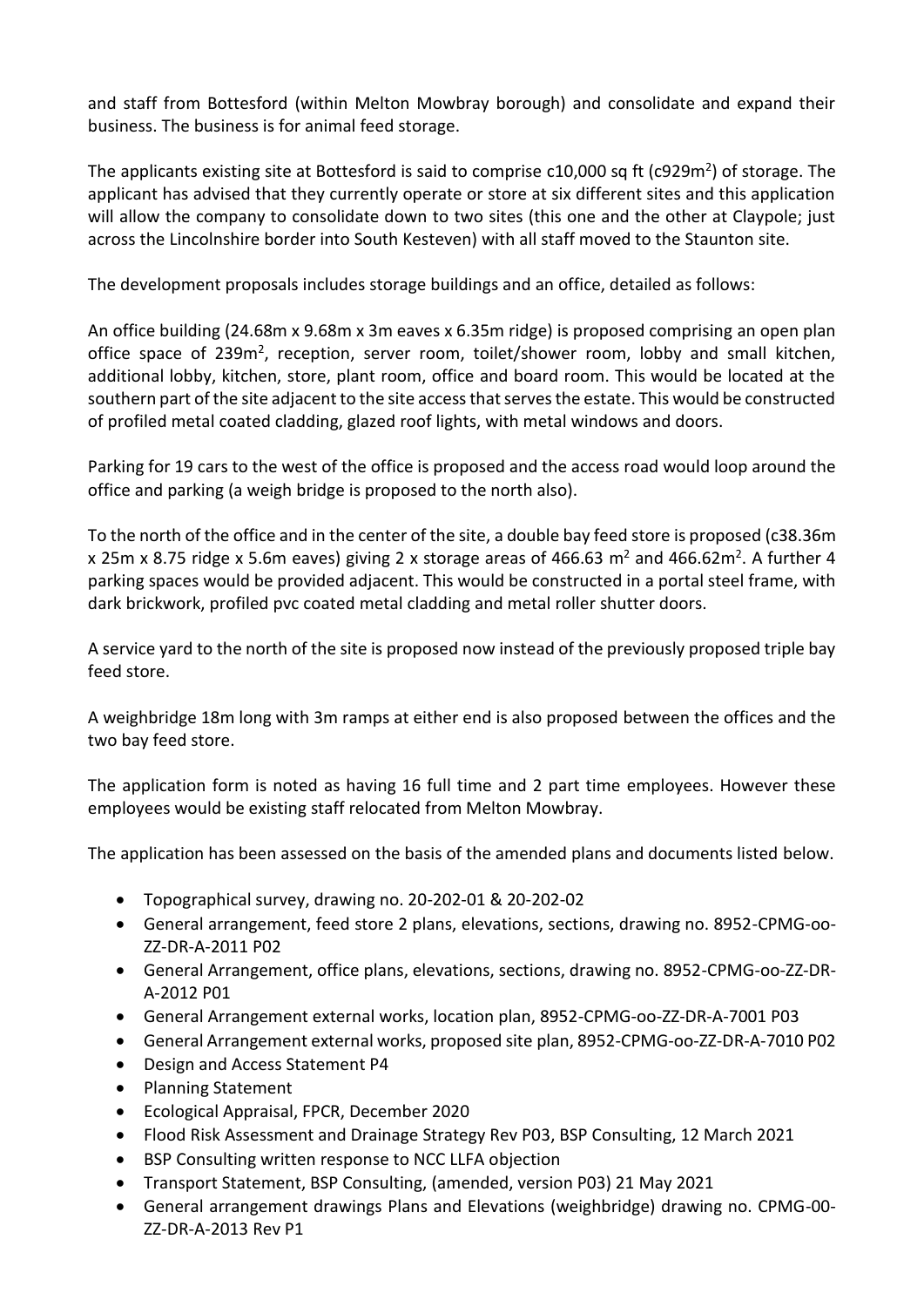- Appeal decision APP/R2520/W/20/3254834 dated 4<sup>th</sup> May 2021 relating to Thorpe Grange Farm in Auborn (North Kesteven DC) where an inspector considered an outline application (only appearance was reserved) for the erection of industrial and commercial units at Enterprise Park. One of the key issues was whether it was an appropriate location for employment development with particular reference to whether it is classed as a 'Local Employment Site'. The inspector found that whilst the site was open countryside, it was adjacent to the established business park and to expand the site it would have to be into the open countryside in order to allow the business to expand, support economic growth and productivity recognizing the specific locational requirements of different sectors etc. He found this to be in accordance with the Development Plan and allowed the appeal
- Emails 24.05.2021 from agent setting out further commentary on the need for the rural location and 08.06.2021 setting out links with cattle business.
- Plan showing location of cattle sheds.

# Departure/Public Advertisement Procedure

Occupiers of 16 properties have been individually notified by letter. A site notice has also been displayed near to the site and an advert has been placed in the local press given that this is a major development and a potential departure from the development plan. Re-consultation has taken place on the amended plans.

# **Planning Policy Framework**

### **The Development Plan**

# **Newark and Sherwood Core Strategy DPD (adopted March 2019)**

- Spatial Policy 1 Settlement Hierarchy
- Spatial Policy 2 Spatial Distribution of Growth
- Spatial Policy 3 Rural Areas
- Spatial Policy 7 Sustainable Transport
- Core Policy 6 Shaping our Employment Profile
- Core Policy 9 -Sustainable Design
- Core Policy 10 Climate Change
- Core Policy 10A Local Drainage Designations
- Core Policy 11 Rural Accessibility
- Core Policy 12 Biodiversity and Green Infrastructure
- Core Policy 13 Landscape Character

#### **Allocations & Development Management DPD**

- DM1 Development within Settlements Central to Delivering the Spatial Strategy
- DM4 Renewable and Low Carbon Energy Generation
- DM5 Design
- DM7 Biodiversity and Green Infrastructure
- DM8 Development in the Open Countryside
- DM9 Protecting and Enhancing the Historic Environment
- DM10 Pollution and Hazardous Substances
- DM12 Presumption in Favour of Sustainable Development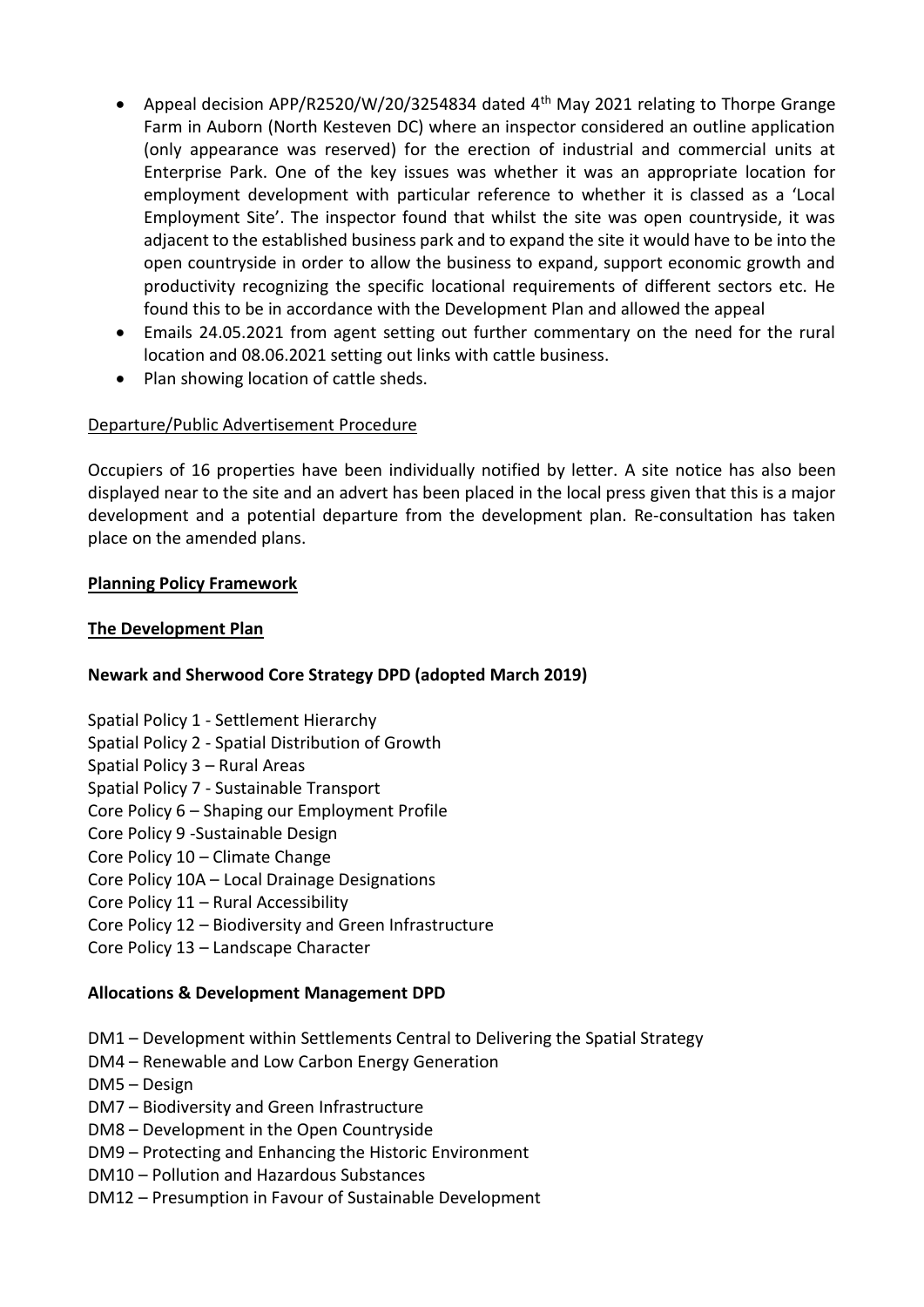### **Other Material Considerations**

National Planning Policy Framework NPPG Landscape Character Assessment SPD, 2013

### Consultations

**Staunton Parish Meeting** – (on 07.05.2021 in response to amended plans) **Object** (6 objections, 4 support). The reasons for objection remain the same as our original response below. In addition some felt aggrieved that a building has been erected without planning consent adjacent (within the existing industrial estate) and this would have been a suitable area for this development. Those in support felt the proposed development, including landscaping, would improve the look of the industrial estate in this rural area.

**Previous comments**(on 08.03.2021 in response to original submission) **Object** (7 against, 3 support, 2 abstentions) due to the following reasons:

- $\triangleright$  They did not wish to see Staunton Industrial estate expand into open countryside, as designated in the local plan.
- $\triangleright$  Such expansion into a grass field would negatively impact the rural landscape and could set a precedent for further expansion into open countryside
- $\triangleright$  There was concern over increase traffic to the new offices and industrial units including heavy goods vehicles
- $\triangleright$  There was unanimous concern (including those in support) regarding light pollution. Those in support wished this to be subject to low level lighting on the new development only. (The high level bright all night lighting on the recently erected building at Farrell Transport adjoining continues to cause significant concern within the village)
- $\triangleright$  There are existing foul and surface water drainage problems at Staunton Industrial estate. There are worries that this additional development could add to these problems and that the applicant should submit more detailed plans on how this issue will be addressed should the development go ahead.

# **NCC Highways Authority –** (22.06.2021)

'Further information has been submitted, including a revised transport assessment which details the parking provision, the only outstanding concern from Highways since the size of the development was reduced.

23 spaces are indicated. The office requires 7 spaces, but as highlighted previously, 13 staff are indicated within the office. Given the unsustainable location, staff are likely to drive to work. The development is too small for a travel plan to encourage car sharing etc.

Whilst the TA indicates that 8 spaces are required for a B8 use, the intended classification of the development remains unclear. The information submitted with the planning application indicates that a B2 use would suit the proposed description and this would require 17 spaces.

The provision of 23 spaces meets the minimum requirements for office space and B8 storage, with an excess of 8 spaces. However, the information has not addressed the concerns in regard to the offices showing 6 more staff than spaces provided, the lack of clarity over the use class of B8 or B2,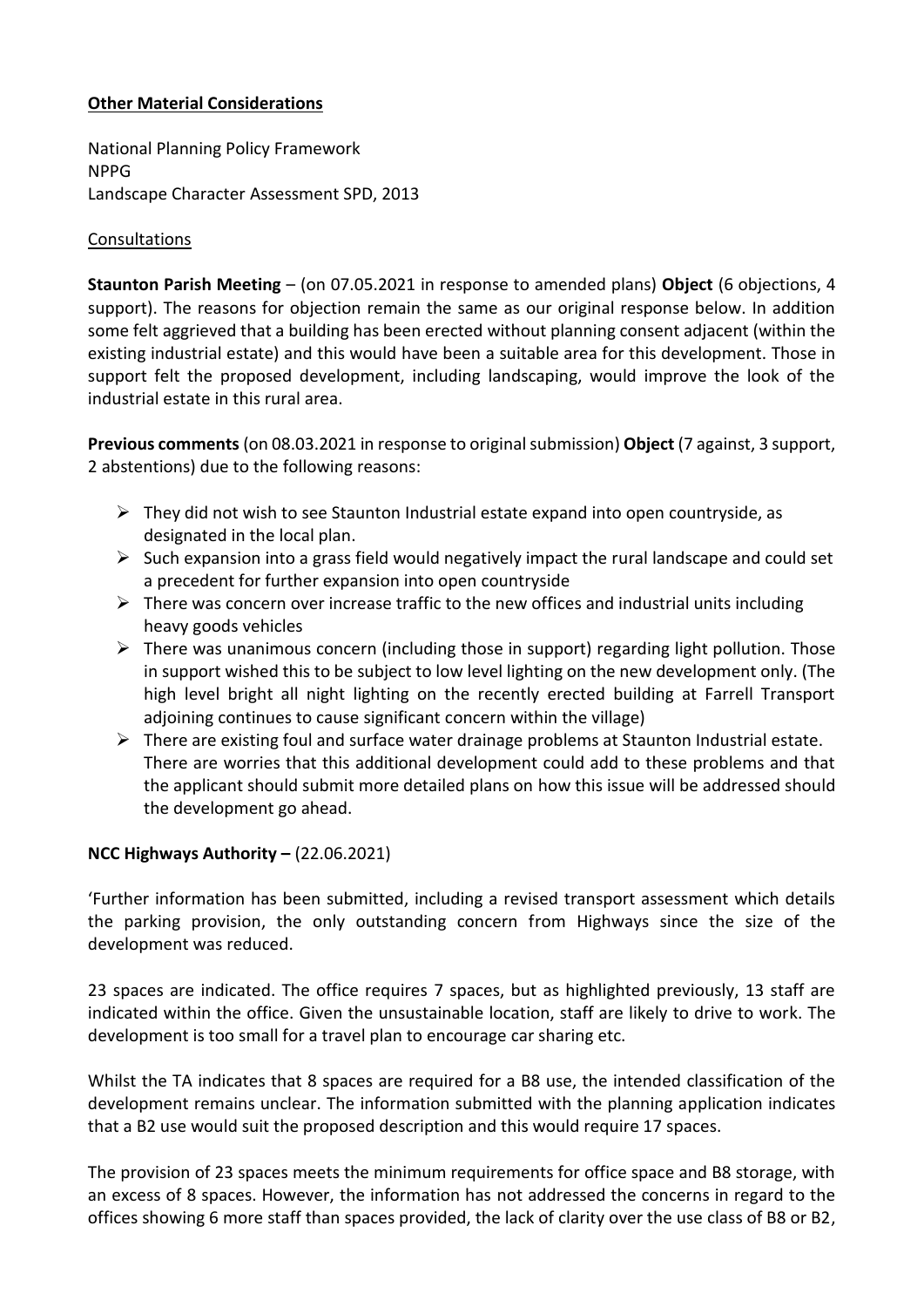nor addressed the indicated retail element of the site and parking spaces required for this. This would require 30 spaces plus any required for the retail use.

If the development is accepted by the LPA as a B8 use, then it is likely that the car parking spaces provided are adequate, even in consideration of retail use. Accordingly, we would have no objection as there would be no overspill parking impacting on highway.'

(14.05.2021) Object; Insufficient information received for them to remove their holding objection. They comment that whilst the size of the unit has been reduced to one where a Transport Assessment isn't required, impacts are considered cumulatively. They have concerns that the parking may be insufficient given the unsustainable location and as the site is situated within an existing Environmental Weight Limit, it causes some concern as even with less traffic, the development would increase the numbers of HGVs using the roads subject to this weight limit and an acceptable routing agreement would be required with routing to the south, through the villages to the north of the A52 unlikely to be acceptable.

**NCC Lead Local Flood Authority –** 31.03.2021 – Confirmed no objection based on the drainage plans submitted which addressed their previous holding objection and they have confirmed there is no objection in respect of the amended plans on 05.05.2021.

**Natural England –** No comments to make

**NSDC (Environment Health, Land Contamination) -** Advice Note relating to Radon (included in the informatives).

**Representations have been received from 4 local residents/interested parties** in response to the original proposals (no comments received in respect of the amendments); 3 of these support and 1 objects which are summarized below:

#### **Support:**

- It would make positive contribution to area in terms of aesthetics and by helping encourage business to the area;
- It will help with screening the existing buildings from the village as long as there is adequate landscaping;
- The style and look of the new buildings will in my opinion be an improvement to what is already there.

#### **Object**

- This further extension of an industrial site would continue to negatively impact this part of the Vale and would be detrimental to local environment;
- Amenity is already severely impacted in terms of both light and noise pollution from the existing businesses operating out of Staunton Works;
- We do not need additional Industrial or Warehousing or even office space locally. There is no shortage locally and there are much better sites where this sort of development would have no or little impact to both the local community and environment;
- Would mean further increased traffic and heavy goods lorry use of Grange Lane which rightly has a 7.5T weight restriction upon it. Grange Lane already suffers from excessive traffic from heavy goods vehicles from both Farrells and other local businesses exempt from the existing weight restrictions and other traffic illegally using it as a short cut from A1 to A52/A46;
- There has been a noticeable increase in general traffic over the last few years along Grange Lane at speeds seemingly well in excess of the prevailing national speed limit ( 60mph) which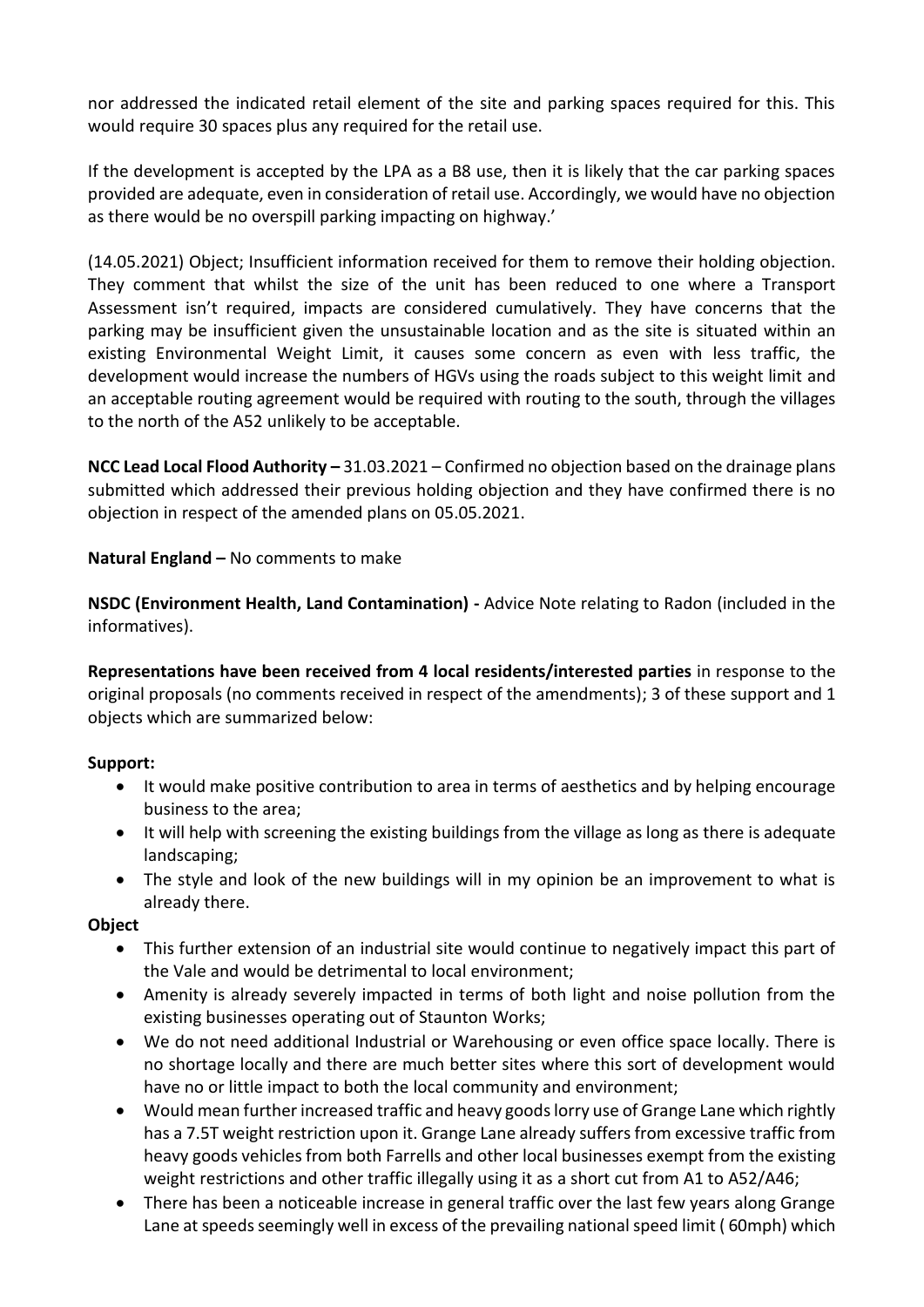resulted in a local petition and application (2018/19) requesting a 40mph speed restriction from the junction of Grange Lane with turning for Staunton in the Vale up to the junction with Valley Lane (for Long Bennington);

- This development would mean expansion into the open countryside and would also set a precedent for potential further expansion into open countryside adjoining the site in the future leading to a further degradation of the environment for the local community;
- There are new structure on the Staunton Industrial Estate owned by the applicant which does not seem to have had any planning permission.

# Comments of the Business Manager

### The Principle

Development of this scale in this location requires some justification. This proposal, if permitted, would effectively extend Staunton Industrial Estate despite there being undeveloped land within its current boundary and a more than adequate supply of available land suitable for employment uses elsewhere in the District.

The spatial strategy seeks to focus employment development in the sub-regional centre, Service Centres and Principal Villages, with a range sites having been made available in such locations. The Development Plan seeks to ensure that development in the open countryside is strictly controlled (through policies SP3 and DM8) and it is important that any permissions granted do not set a precedent that undermines the ability of the District Council to resist inappropriate development proposals elsewhere.

Policy DM8 (Development in the Open Countryside) strictly controls development in the open countryside limiting it to certain exceptions of which there are 12. Exception no. 8 'Employment Uses' is considered the most applicable to this proposal. This states:

'*Small scale employment development will only be supported where it can demonstrate the need for a particular rural location and a contribution to providing or sustaining rural employment to meet local needs in accordance with the aims of Core Policy 6. Proposals for the proportionate expansion of existing businesses will be supported where they can demonstrate an ongoing contribution to local employment.'*

I therefore assess the scheme against this exception having regard to four key factors; 1) whether the proposal can be considered to be small-scale, 2) whether the proposal is considered a proportionate expansion of an existing business, 3) whether there is a need for this development to be in a rural location and 4) whether there would be a contribution to ongoing local employment.

# *Whether the proposal is small-scale*

As originally submitted the scheme proposed 2,589m<sup>2</sup> of new floor space which has been reduced to 1,172m<sup>2</sup> by the omission of the triple bay feed store. Nevertheless, this amount of development and with a land take of 1.04 hectares, I would say is not a small-scale development. Major developments in planning terms are defined by government as those having a floor area of 1,000  $m<sup>2</sup>$  or above, or those exceeding 1 hectare in land area. This scheme exceeds both and constitutes a major development. Policy DM8 is silent on large-scale employment developments simply because it is expected that these would be located on sites allocated for employment type uses; only development demonstrated as necessary is permitted in the open countryside in line with the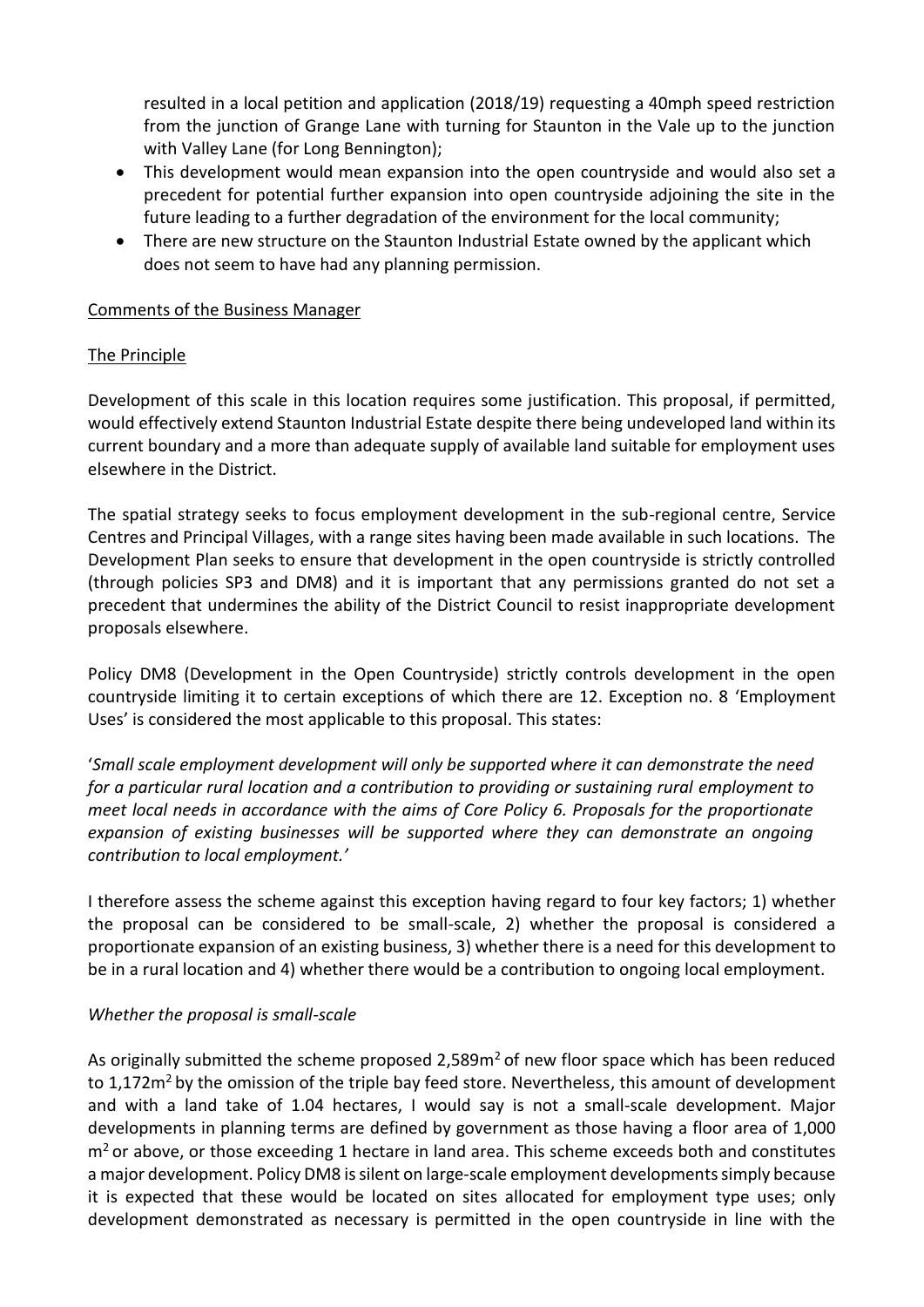sequential approach to site selection. This element is considered further later in this report.

### *Whether the proposal is considered a proportionate expansion of an existing business*

Core Policy 6, underpinning Policy DM8, requires that development sustaining and providing rural employment should meet local needs and be small scale in nature to ensure acceptable scale and impact. Policy DM8 refers to proportionate expansion, so a judgement needs to be reached as to whether the scale of this proposal is acceptable and proportionate. There is no definition in policy DM8 as to what is meant by a 'proportionate' expansion of an existing business. While proportionality should be considered in relation to the existing Midland Feeds Ltd. site, it is reasonable to view this in the wider context of the whole Industrial Estate.

In terms of whether the 'expansion' is proportionate, on a simple mathematical comparison, the existing business occupies a land area of approximately 0.672ha whilst the proposed site relates to 1.04ha which represents a 154.7% increase in land take which I do not consider to be proportionate to the existing business.

The applicant points to the fact that the scale of development has now been significantly reduced to a level which they feel is a proportionate expansion of the existing business. They also consider that significant weight should be given to the NPPF and point to an appeal recently allowed within North Kesteven's jurisdiction whereby an inspector considered an outline application (only appearance was reserved) for the erection of industrial and commercial units at Enterprise Park.

One of the key issues was whether it was an appropriate location for employment development with particular reference to whether it is classed as a 'Local Employment Site'. The inspector found that whilst the site was open countryside, it was adjacent to the established business park and to expand the site it would have to be into the open countryside in order to allow the business to grow, support economic growth and productivity recognizing the specific locational requirements of different sectors etc. He found this to be in accordance with the Development Plan and allowed the appeal. They key and fundamental difference is that in this case the proposal would be contrary to the Development Plan policy (which have different objectives) which is the statutory starting point in decision making and as such this appeal decision doesn't weigh heavily in the planning balance.

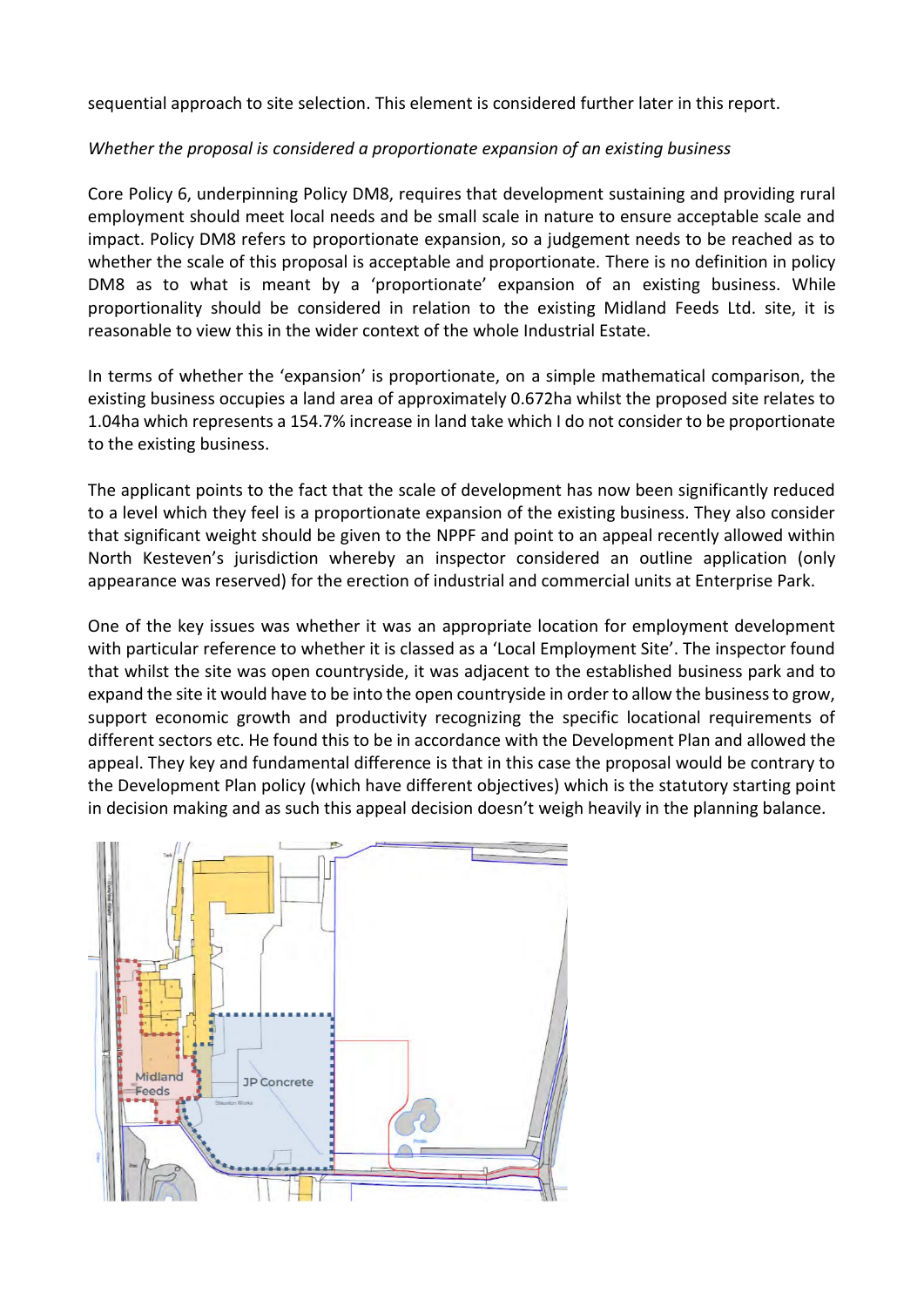As can be seen from the plan extract above, the application site does not sit immediately adjacent to the existing business which is seeking to expand and there is a separate business on the intervening land between the sites. Whether we can consider this proposal as an expansion of the existing business at all (rather than a separate business operating independently) is a matter that needs to be carefully considered. This issue is intertwined with the next issue discussed below.

### *Whether there is a need for this development to be in a rural location*

The applicant has been asked why existing industrial units at Staunton Industrial Estate cannot be acquired for the expansion of the feed stores and office. They have commented that currently all units and space is occupied by other businesses and that in any case none of the other units are suitable for HGV access, nor lend themselves to being suitable to the feed business as they are mainly workshops with small offices. The applicant has also been asked what benefits this relocation would bring to the business already operating. They have said:

*"The biggest benefit and the main reason for relocating is that the business has continually grown over the last 5 years and we are now at a situation where we need more room/space. Proportionate growth at Staunton will make the business a more efficient operation with a less dispersed array of sites to minimise unnecessary car journeys. There will be less vehicle movements internally by relocating from Bottesford. We want to invest in Newark and Sherwood and help in bringing prosperity and jobs to the District."*

The applicant also indicates that the other auxiliary stores around the country that they use would no longer be needed by the business which would reduce the amount of vehicle movements between these sites and this one.

Whilst this is all noted, the same statement could be true for alternative land available at Newark Industrial Estate which is where we would expect to see such growth which also has good (I would suggest better) site access from major transport links to the applicant's other site at Claypole given it is just off the A1.

Midland Feeds Ltd is a company that produces animal feeds by blending and processing grains and cereals for cattle and sheep. It stores these on-site and delivers nationwide. While a rural setting seems appropriate for such a business, it is still important to be satisfied that this is the correct location for it and that the location is sufficiently justified compared with other locations which would be more consistent with the spatial strategy. The site is neither within the established Staunton Industrial Estate (in the sense that it is undeveloped land) nor adjacent to the existing Midland Feeds site and the impacts of the proposed development would be akin to a new business venture being established in the open countryside. As such I initially took the view that it was appropriate to undertake a sequential approach to site selection. The necessity of this location, and the unsuitability of alternative available land elsewhere will need to be understood (including but not necessarily limited to allocated employment sites).

In this regard the applicant has been asked why the business needs a rural location and how the existing unit and proposed site at Staunton interrelate together as it appears that both elements of the business could operate independently as they do currently on different sites. They initially responded as follows:

"*A rural location is essential for the business for a number of reasons. We have customers coming in to collect (feed) in a variety of transportation, ranging from small trailers to large tractors and*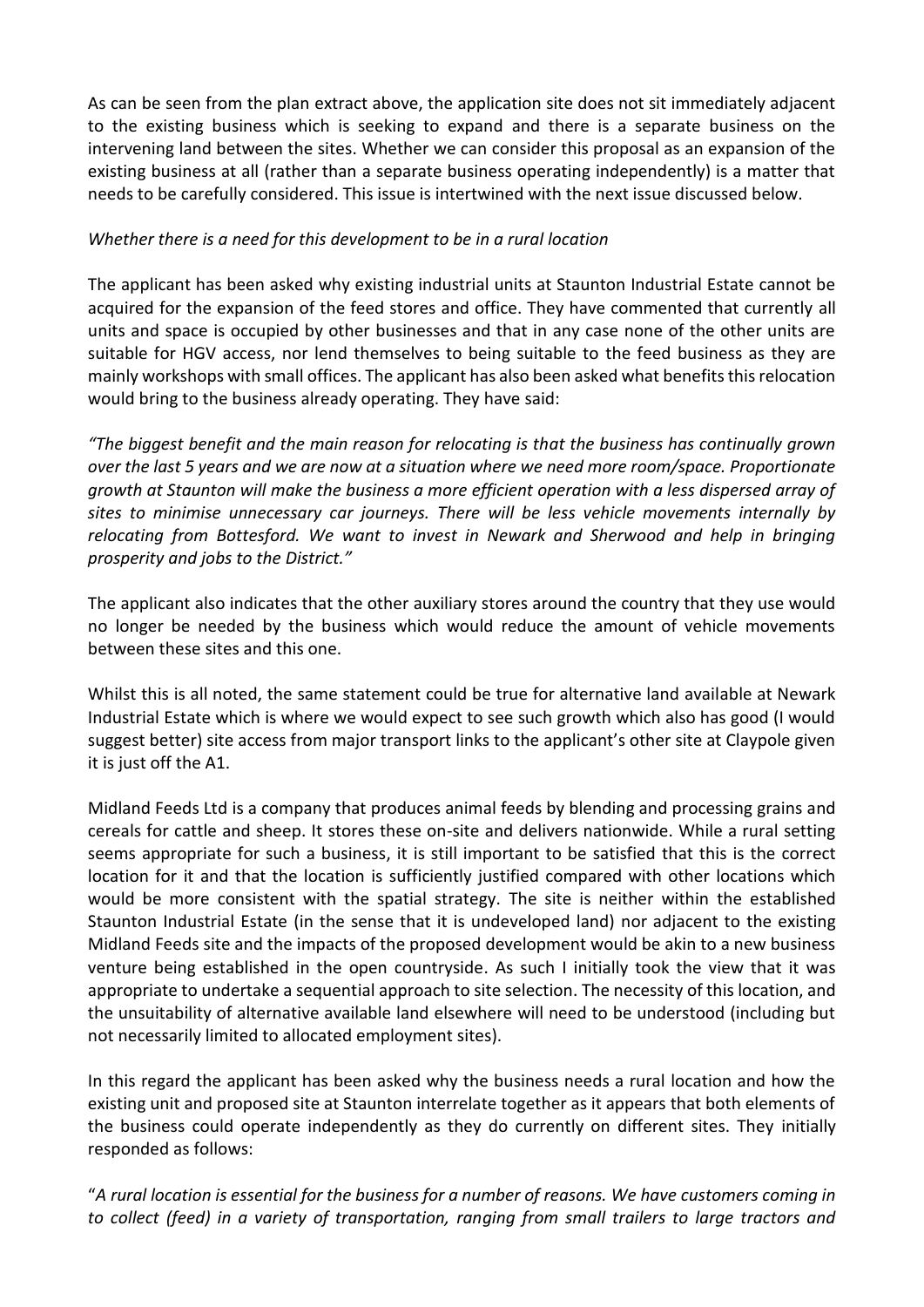*trailers, as well as HGV lorries. We currently carry out all processing at the Claypole site (which is essentially an old farm, situated outside of Claypole village). To ensure the short, medium and long term viability of the business, expansion at Staunton is critical in order to store finished material and raw materials for blending. There is currently no plan to process at the new site, in order to keep it as "clean" as possible. However, there is a small amount of dust produced when for example we load a lorry (our feed is 90% dry) therefore being positioned on a 'urban' commercial site in a location with other operators where you have people coming for meetings (offices), dropping cars off for repair (i.e. you have a human interface within a reception area, etc) is simply unworkable."*

Whilst it is understood that the variety of vehicles being able to collect the feed might be better suited to a rural location, it should be remembered that the office element of the scheme is exactly the type of urban commercial site that the applicant says would be unworkable. Notwithstanding my initial reservations regarding the need for a rural location the applicant maintains that the existing operational site is the best location to expand the business based upon its proximity (adjacent) to the existing business access, operational activity and to provide a natural sense of arrival to a 'business gate-house' office area. They maintain the units would be physically connected to one another by way of access and landownership and are clear that two planning units are not proposed and that the proposal would be ancillary to the existing business.

Based on this, I was not convinced that a rural location was necessary and previously considered that the applicant had not fully demonstrated a compelling need to be sited here as opposed to on the ample employment land we have allocated within the Development Plan; for example the Newark Industrial Estate which is close to the applicant's other site in Claypole and with arguably better transport links.

Further information has since been provided regarding the need for the location (emphasis added):

*"Midland Feeds Ltd has experienced business growth in the last 5 years and even throughout the pandemic, we have been extremely busy and under pressure to find more stores to accommodate the growth of our business. Existing jobs have been retained and we are wanting to create more jobs in the Newark and Sherwood District. It is an existing rural business in a rural location and would not operate in an urban or edge of urban location. Midlands Feeds needs to be in a rural location. They are a rural business….Their associated business Pete Norris Ltd, produce cattle, using Midland Feeds. They run trials throughout the year to ensure they are producing the best and most effective feed possible. The cattle must be in a rural location. The customers that collect the feed from their site, often in tractors and trailers, also like to see cattle on site, so they can see the effectiveness of the product they are buying firsthand. The nature of the business is totally rural and there are no sites available in the local area that would be remotely suitable."*

The link between Midlands Feeds and Pete Norris Ltd was not previously advanced. My understanding is that the associated business is operated by a close family member and there are formal contracts between the two. Pete Norris Ltd has a holding at the Staunton site (to the south of the site) and currently has 150 cattle but can hold 450 at any one time. This being the situation, I accept that this supports the case that the business does indeed need a rural location.

#### *Whether there would be a contribution to ongoing local employment*

Turning now to employment. Policy DM8 requires schemes to demonstrate a contribution to providing or sustaining rural employment to meet local needs. The application form notes the proposal would have 16 full time and 2 part time employees. However the Planning Statement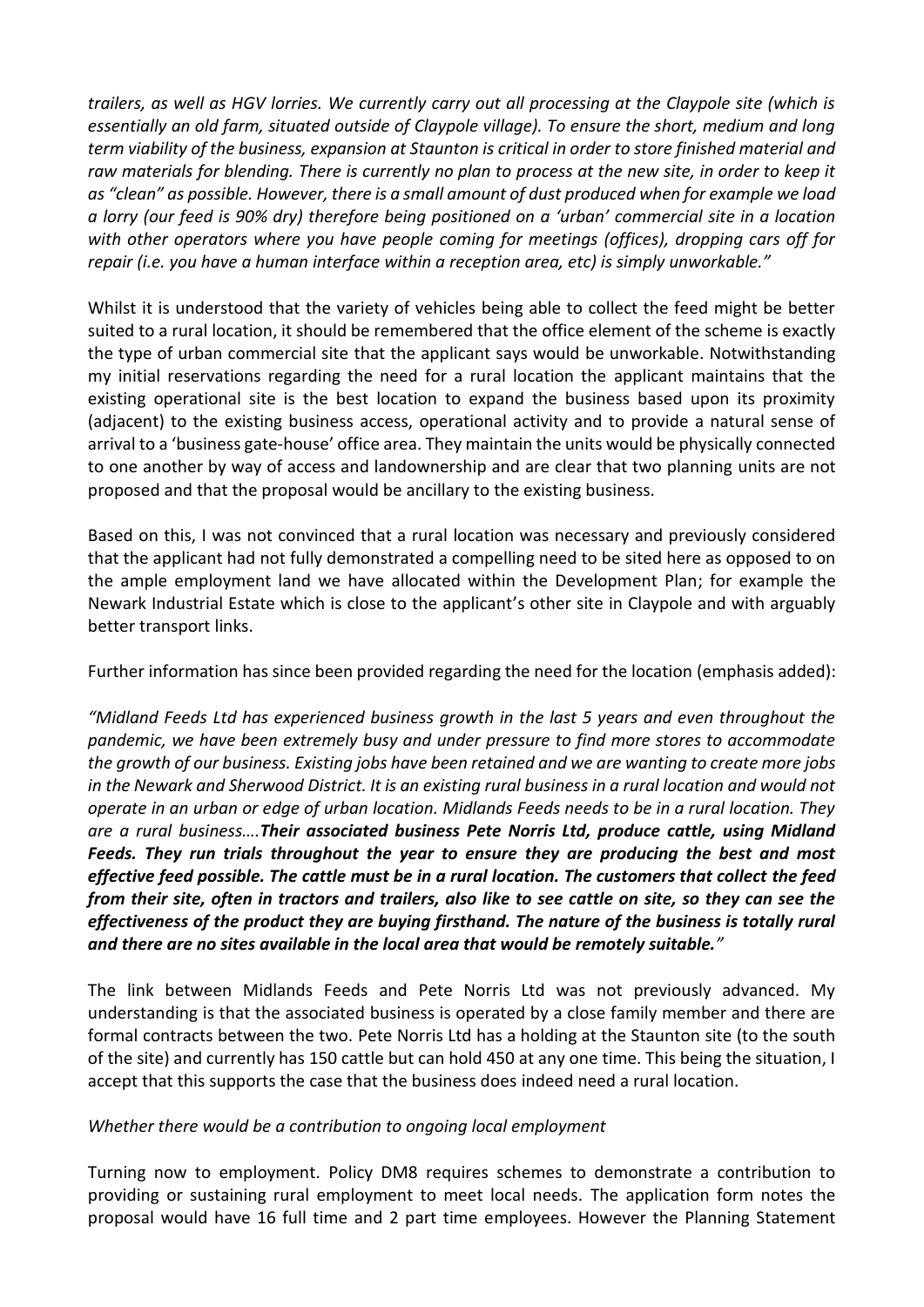submitted in support of this application makes clear in paragraph 2.4 that the staff would be existing employees currently based in other locations. As currently set out there would be modest, if any, benefits in terms of local employment although of course in the future it is possible that local residents could find work here and the scheme would at least 'sustain' employment (though notably a move to Newark Industrial Estate would equally).

Of course there would be benefits to the district from the inward investment and the overall aim of Core Policy 6 is to strengthen and broaden the economy of the District so in that regard the proposal would align with the Development Plan.

In terms of general sustainability the site is not well served by public transport. The business is clearly dependent on the use of motor vehicles, including lorries, by both staff and customers. 23 car parking spaces are proposed and it is inevitable that there will be some impact on the local road network. Paragraph 84 of NPPF states that 'planning policies and decisions should recognise that sites to meet local business and community needs in rural areas may have to be found adjacent to or beyond existing settlements, and in locations that are not well served by public transport. In these circumstances it will be important to ensure that development is sensitive to its surroundings, does not have an unacceptable impact on local roads and exploits any opportunities to make a location more sustainable (for example by improving the scope for access on foot, by cycling or by public transport). The use of previously developed land, and sites that are physically well-related to existing settlements, should be encouraged where suitable opportunities exist'.

The applicant has indicated that, if permission were granted, they would be willing to accept a condition restricting the use of the site to Midland Feeds Ltd, so the suitability of the site for other potential future users may be less of an issue than would otherwise be the case. Even so, it could be difficult to resist alternative future uses of comparable scale if the impacts were considered similar, as the principle of this type of development in this location would have been established. Equally, a further application to expand the business by building on the service yard I suspect would also be difficult to resist if this application were to be approved so long as further appropriate levels of parking could be provided.

# *Loss of agricultural land*

The proposal is for brand new buildings in the field beyond the existing business in the open countryside. This is encroachment into good quality agricultural land. This is of relevance in that the final paragraph of Policy DM8 requires that where the loss of the most versatile areas of agricultural land is proposed, that a sequential approach to site selection is taken and implies that environmental or community benefits must outweigh this harm. The NPPF sets out at paragraph 170 that planning decisions should contribute to the natural and local environment by ' (a) protecting and enhancing valued landscapes, sites of biodiversity or geological value and soils (in a manner commensurate with their statutory status or identified quality in the development plan); and (b) recognising the intrinsic character and beauty of the countryside, and the wider benefits from natural capital and ecosystem services – *including the economic and other benefits of the best and most versatile agricultural land, and of trees and woodland..*' emphasis added.

Clearly agricultural land is an important natural resource and how it is used is vital to sustainable development. The Agricultural Land Classification system classifies land into 5 grades, with Grade 3 subdivided into sub-grades 3a and 3b. The best and most versatile land is defined as Grades 1, 2 and 3a (as defined by the NPPF) and is the land which is most flexible, productive and efficient in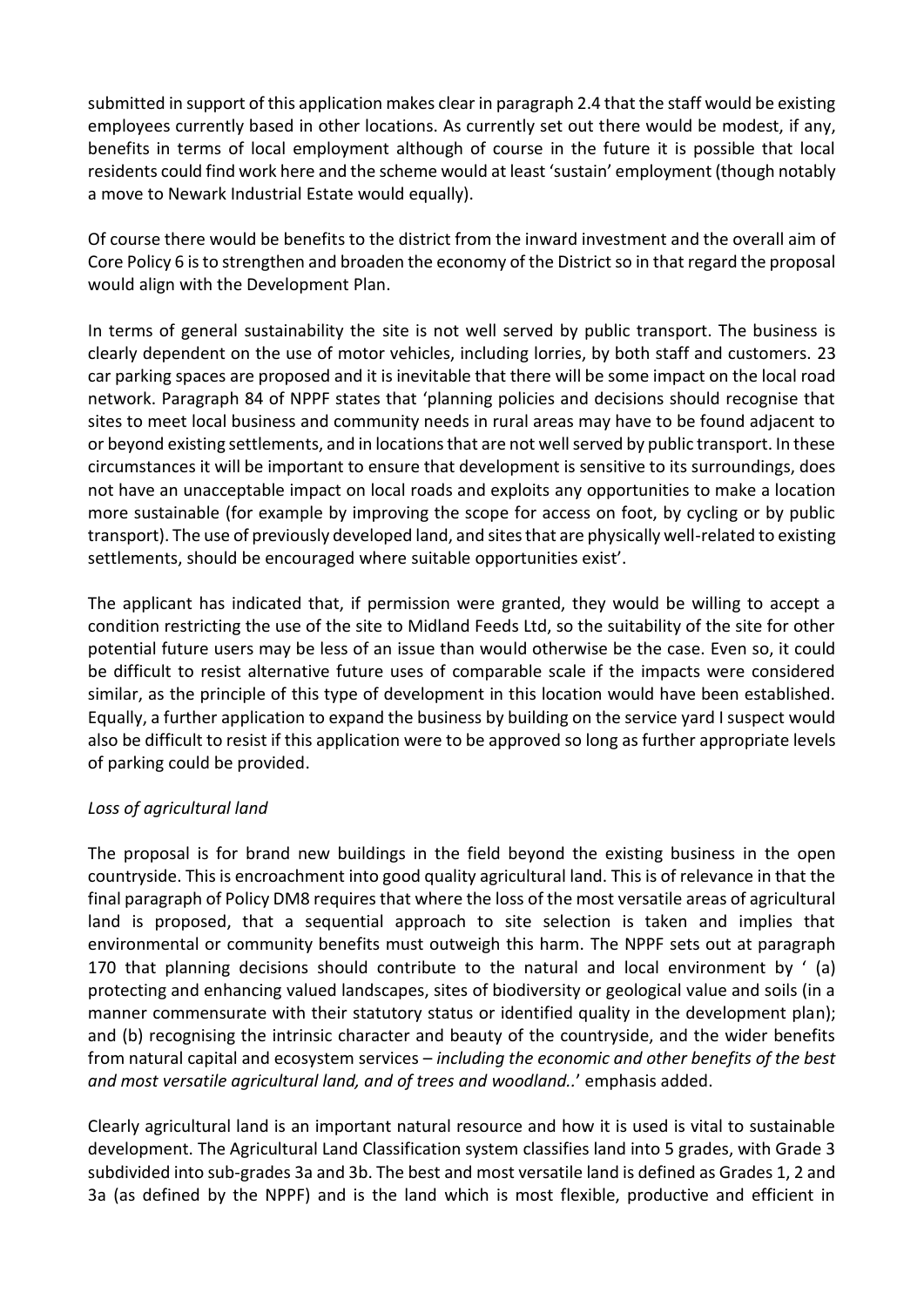response to inputs and which can best deliver food and non-food crops for future generations. This is a method of assessing the quality of farmland to assist decision makers.

Estimates in 2012 suggest that Grades 1 and 2 together form about 21% of all farmland in England; Subgrade 3a also covers about 21%. The vast majority of land within the Newark and Sherwood District is Grade 3. There is no Grade 5 land and very limited amounts of Grade 4 land which is located north of Girton and Besthorpe and near North Clifton. Of the Grade 3 land, there is no database to distinguish between whether a site is formed by Grades 3a or 3b land.

The applicant is not able to confirm whether the land is either 3a or 3b graded land. No soil analysis has been undertaken to understand the versatility of the soil albeit the agent notes that the land was restored by British Gypsum prior to their ownership.

Without the soil analysis to confirm either way, taking a precautionary approach one could assume the land is Grade 3a quality land. The loss of an additional 1.04ha of Grade 3 agricultural land would be a negative factor in the overall planning balance. However without knowing what proportion of other land within the district is 3a and 3b it is difficult to quantify its true impact and in reality it is questionable as to whether the land could or would be actively farmed commercially given it is within the confines of an established industrial estate. This is particularly the case given that the land was restored from its previous quarrying history and given its location adjacent to the industrial uses.

### Landscape and Visual Impacts

Core Policy 9 of the N&SDC Core Strategy requires that all new development should achieve a high level of sustainable design and layout which is accessible to all and which is of an appropriate form and scale to its context complimenting the existing building and landscape environments. Criterion 4 of Policy DM5 of the Development Management and Allocations DPD considers local distinctiveness and character and requires that in line with Core Policy 13 of the Core Strategy, all development proposals should be considered against the assessments contained within the Landscape Character Appraisal (LCA).

A LCA has been prepared to inform the policy approach identified within Core Policy 13 of the Core Strategy. The LCA has recognised a series of Policy Zones across the five Landscape Character types represented across the District. The site falls within Policy Zone 10 (Alverton Village Farmlands) within the South Nottinghamshire Farmlands Regional Character Area. Here landform is predominantly flat with the landscape being in a mix of arable and pastoral farmland. The landscape condition is described as very good with its sensitivity described as moderate giving a policy action of 'conserve'. In terms of built features this means conserve what remains of the rural landscape by concentrating new development around existing settlements of Alverton, Kilvington and Staunton in the Vale.

The proposed grain store building is large in scale at 8.74m to ridge and with a large footprint of over 900m<sup>2</sup> with the office building being smaller in scale at 6.35m to ridge height and having a footprint of 238.90 m<sup>2</sup> (2571.49sq ft). These substantial buildings would be seen with industrial buildings as a backdrop albeit further forward towards the roadside on currently undeveloped rural land.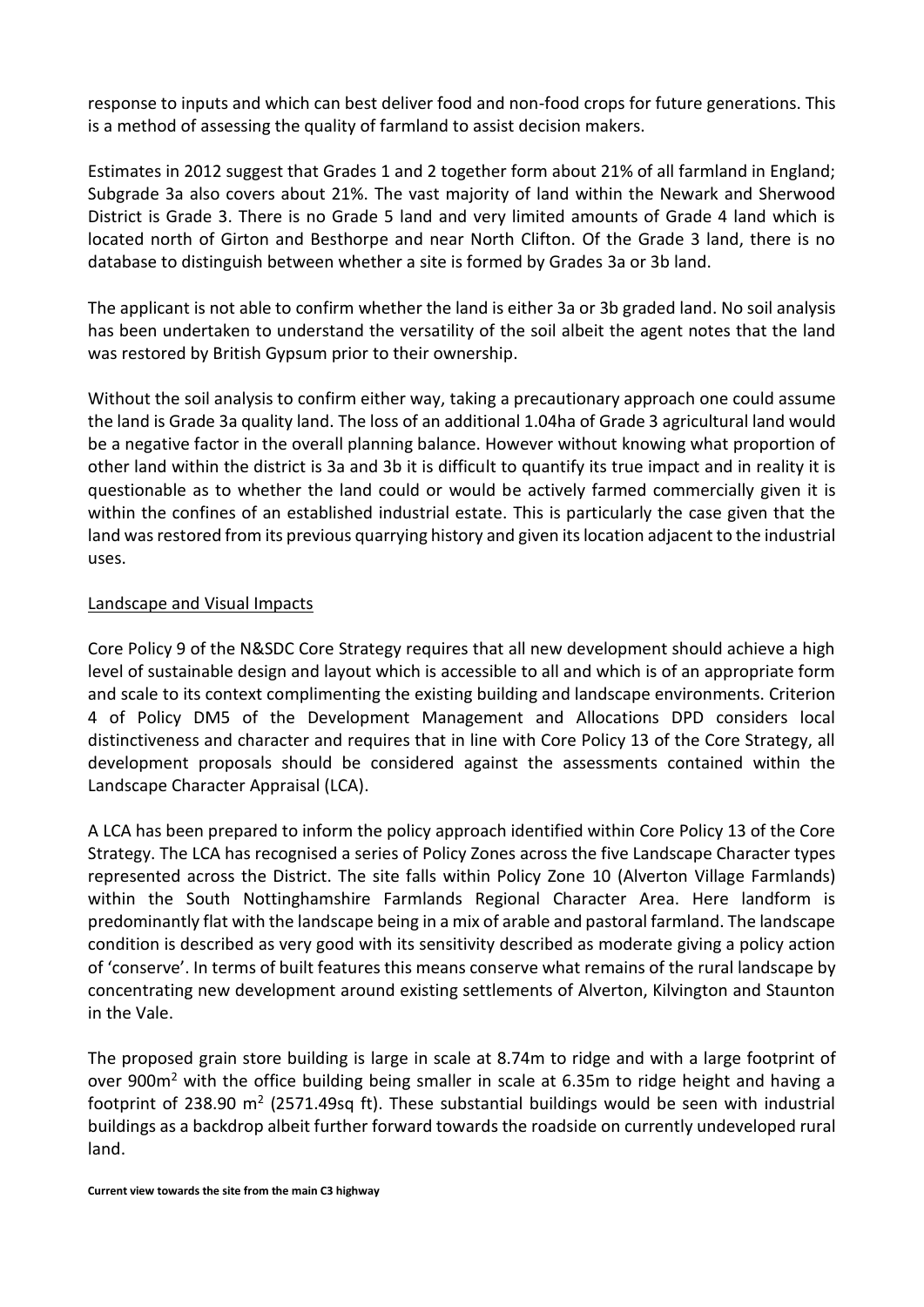

The proposal goes against the landscape actions and objectives (conserve) set out in the SPD and CP13 in that it does not limit development to around the settlements. It could be argued that this doesn't limit development to around the industrial unit. As existing the industrial estate is reasonably compacted in a linear arrangement to the west. This scheme would be notably separate being in the adjacent field over from the built development and would represent encroachment into the countryside,

which could set a precedent for the remainder of this field to be developed. I do acknowledge that the site is reasonably well screened from the road and the applicant has stated they could propose further landscaping to increase screening and improve biodiversity in the local area if required. This would go some way to mitigate the proposals but cannot completely mitigate the impacts from encroachment and in summary I conclude there would be a level of harm from encroachment in the landscape and it would be contrary to CP13, CP9 and DM5.

#### Highway Impacts

Together Spatial Policy 7 and Policy DM5 seek to ensure that new development minimises the need for travel, provide safe and convenient accesses for all, be appropriate for the network in terms of volume and nature of traffic generated, ensure the safety of highway users, provide appropriate and effective parking and service provision and ensure schemes do not create or exacerbate existing problems.

The site has access onto the C3 road which links Newark to the north with the A52 at Elton-on-the-Hill to the south. The proposal would utilise the existing access arrangements on site.

A Transport Statement (TS) was submitted with the original application which included an additional grain store. NCC raised a number of concerns and sought some clarification in terms of what is actually being applied for and whether there would be a retail element as the submission indicates customers visit the site. They raised concerns that the scheme was not considered sustainable as it would encourage the use of private motor vehicles. They raised concerns that the TS deducted the vehicle movements to the existing Bottesford site but they don't accept this as the existing site at Bottesford could continue to operate, either with the existing or a new occupier. Significant concerns were also raised with the data with the trip rates used and that the parking provision showed a shortfall of 40% and no customer parking.

In an attempt to address the concerns officers raised, amended plans have been received removing the triple grain store which takes the scheme to a development below which a Transport Statement needs to be provided. Further transport information has also been provided.

NCC Highways Authority remain unclear as to how the use should be categorised (B2 or B8) and consequently how many parking spaces ought to be provided. I take the view that the site would be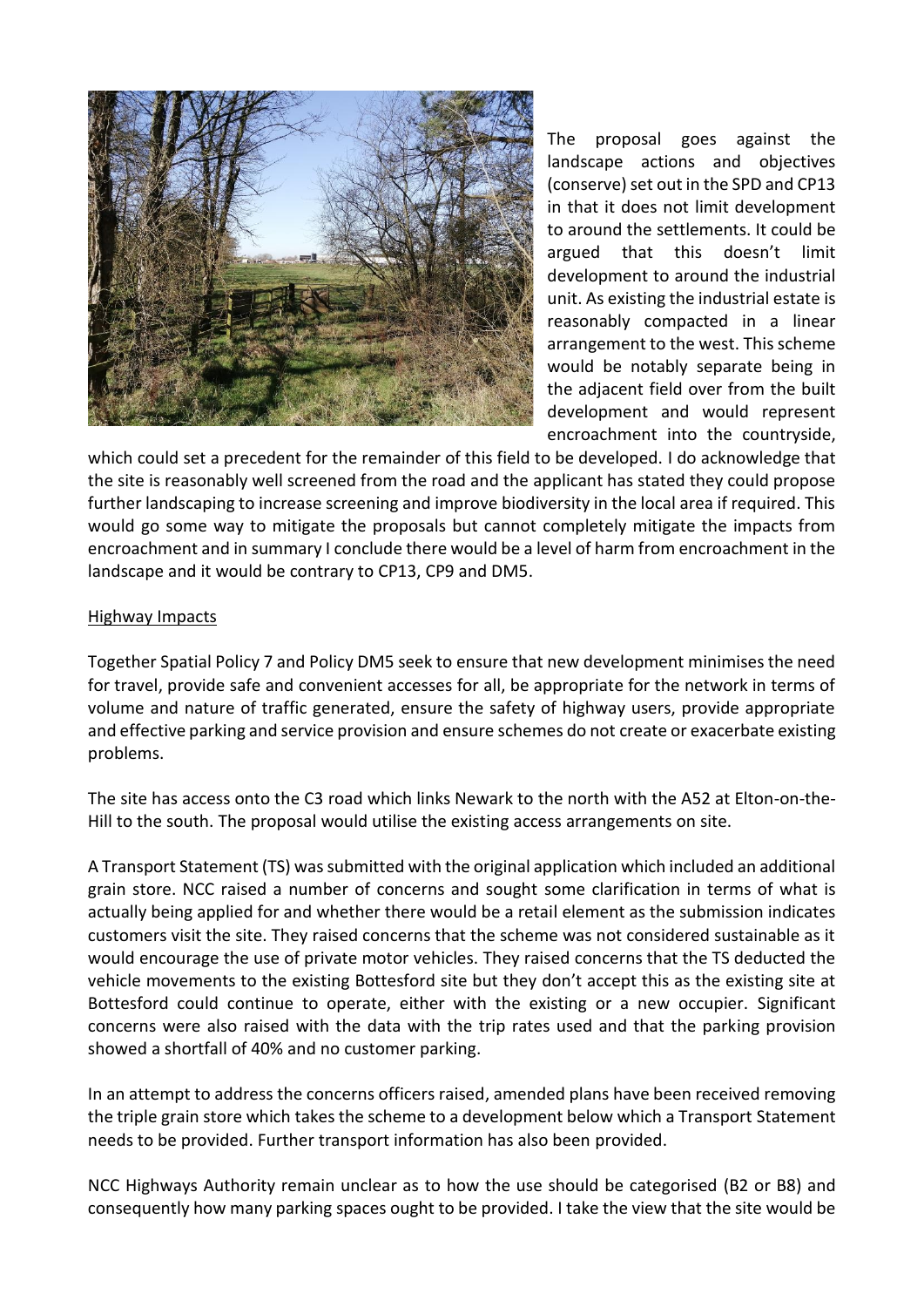in a mixed use. I note that 13 staff are indicated as being within the office. The application previously clarified there would be no processing of feed on the site and I take the view that the grain stores therefore should be considered a B8 (storage and distribution) which require 8 spaces (together equating for 21 spaces). As 23 spaces are shown this appears to be satisfactory and NCC HA have commented that if we were to accept that the site would operate as B8 use the parking spaces would be adequate even if there were an element of retail use (the office plan shows a payment lobby where it is assumed customers would visit to collect their goods) and they would have no objection as there would be no overspill parking impact the highway. I consider that a condition to ensure the use of the site remains as advanced would be reasonable given the parking implications outlined.

NCC have previously stated they would require an acceptable routing agreement to be submitted and that it is unlikely that routing to the south, through the villages to the north of the A52 would be acceptable. This is a matter that can be controlled by condition.

### Residential Amenity

Given the site's isolated location in the countryside, the nearest residential neighbours are some distance from the site, almost 700m away from the site. As such I have no concerns that the scheme would give rise to impacts such as overlooking, overlooking, loss of light etc. Concern has been expressed regarding general disturbance from noise and light pollution which it is said are already occurring from uses already operating closer to the objector in question. The concerns regarding light pollution from the Parish Meeting regarding light pollution are also noted. However I consider that in the event of an approval low level lighting could be secured by condition. I do not expect that noise from the proposal would be an issue here given the distances involved and as such it would comply with Policy CP9 and DM5 in this regard.

#### Drainage and Flood risk

Core Policy 9 requires developments to be pro-actively manage surface water and Policy DM5 builds upon this requiring developments to include, where possible, appropriate surface water treatments in highway designs and Sustainable Drainage Systems.

The site lies within Flood Zone 1 (at lowest risk of flooding) according to the EA Flood Maps albeit is in an area identified as being prone to surface water flooding.

The application has been accompanied by Flood Risk Assessment and Drainage Strategy to show how both surface water would be managed. This has been revised to address concerns raised by the Lead Local Flood Authority. In order to ensure flood risk is minimised the strategy makes a number of recommendations which could be secured by condition in the event of an approval. The LLFA as technical experts have now confirmed they have no objection to the scheme and therefore the scheme complies with the relevant policies in terms of drainage and flood risk.

#### Ecological Impacts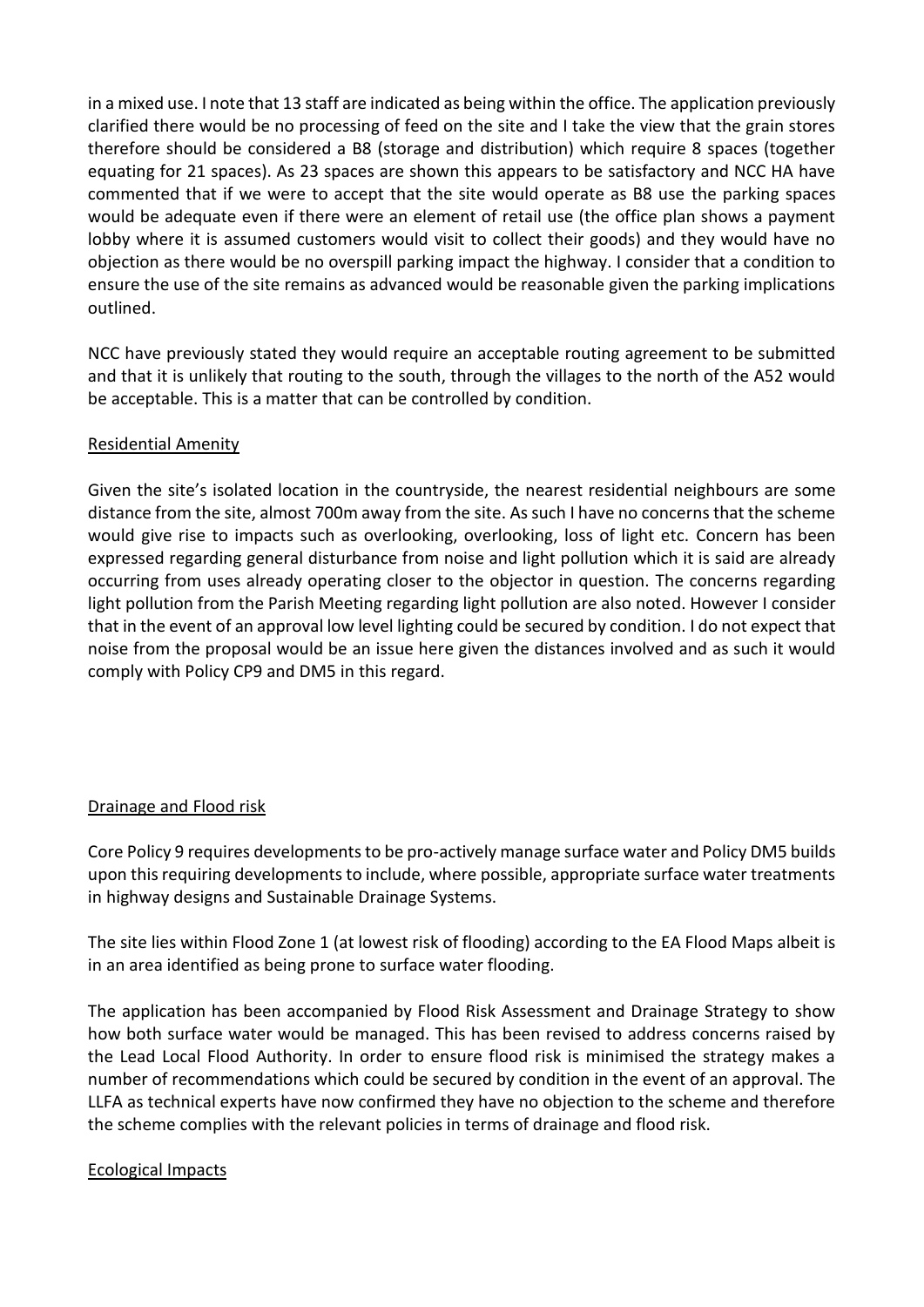CP12 and DM7 seek to protect, promote and enhance the environment through site development proposals and requires developments affecting sites of regional or local importance, sites supporting priority habitats, priority species, or where they contribute to the ecological network, to be supported by an up to date ecological survey.

An ecological appraisal has been undertaken and submitted in support of the application. The scope of this appraisal relates to the application site and the wider agricultural field within which it lies.

This concludes that given the lack of direct access from the site to the nearest local wildlife sites (of which there are 3) there would be no negative impacts. Given the land is under intensive agricultural management there is low ecological value. No evidence on site was found of protected species likely to be found given the environment such as badgers, water voles, great crested newts and the habitat was not considered suitable for these. Plants that are food for some species of Section 41 butterfly species were found on site and would be lost to the development. However the ecologist considers that this would not be a significant impact.

The appraisal recommends the following in order to provide a new high-quality foraging opportunities for locally present bat and bird species, enhancing the overall ecological value of the site.

- $\triangleright$  New planting should incorporate native tree and shrub planting, including flower, fruit and nut bearing species.
- $\triangleright$  Any grassland areas should consider native seed mixes that maximise their benefit to biodiversity. Amenity areas could for example be seeded with a flowering lawn mix and managed appropriately achieving a tidy appearance whilst enhancing nectar sources for invertebrates. Overseeding with a species-rich native meadow mix should be considered for areas of retained grassland habitat.
- $\triangleright$  Inclusion of ecological enhancement features within the development such as bat, bird and invertebrate boxes on retained trees.
- $\triangleright$  A suitable lighting scheme implemented to reduce lighting to the minimum required for safety and security.

Having assessed the scheme against the Natural England Standing Advice and against the Development Plan, it appears to me that the scope and findings of the appraisal is fair, appropriate and in accordance with the development plan. The recommendations outlined above also appear appropriate and could be secured by planning condition.

# Economic Factors

The applicant has been keen to impress that it is essential that this business is supported. They say that Midlands Feeds have been taking on bigger contracts of material, which is getting increasingly difficult to manage, and they have simply run out of room on a weekly basis. They take on all available auxiliary stores in the local area. Often those that are required are unavailable or those available are inadequate. They say that this application is about rural economic growth and productivity and refusing the application would severely hinder the business which wants to invest in its Newark & Sherwood site. They also state that they have taken on stores as far away as Sewstern (Melton area) which they say is not environmentally friendly, nor cost effective for the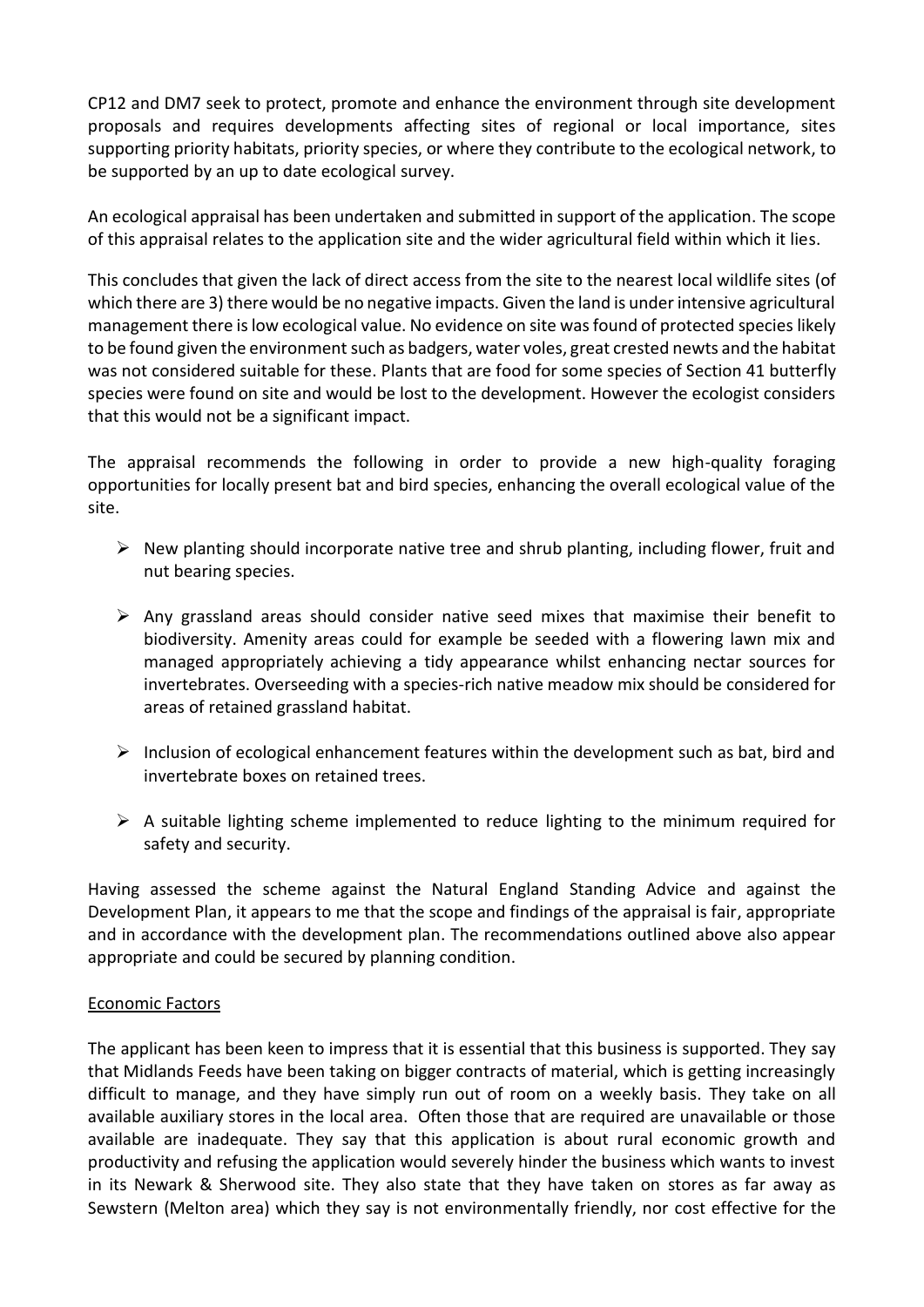business and too far away to maintain and manage our quality assurance checks. The extension they ask for is required as they have outgrown their existing offices and are unable to take on more staff or progress to the next level because of not being able to accommodate office staff. New contracts are being offered all the time and they require units for storage urgently.

They also comments that in recent weeks they have taken a contract from a flour mill for the over production of flour for human consumption for the use in their feeds and have had to accommodate 700 tonnes of material that wasn't particularly planned for but that will be extremely good feeding material for cattle and sheep. They comment that it has been very difficult to find storage for this amount of material at short notice which is often the case in their line of work. They also state that they are having to turn down contracts that require more staff because of their inability to expand. They also mention that they have a new staff member starting in the office who will take their last available seat with the director no longer having a seat and working remoting to free up space. Without more space they are unable to create more jobs.

### Planning Balance and Conclusion

Development is the countryside is strictly controlled and requires careful scrutiny. Having assessed the scheme carefully, I have concluded that the scheme is not small-scale nor proportionate to the existing business which is seeking to expand. This is contrary to the Development Plan. Notwithstanding that, I accept that whilst the proposed expansion site is not directly adjacent to the existing site there would be some linkages between the two and following the submission of further information I am inclined to accept that the business would require a rural location given the linkage with the associated business which relies on cattle grazing which could not reasonably occur in an urban/industrial area. As such I am persuaded that the sequential approach to site selection is passed.

I am also mindful that the proposal would bring about inward investment to the District, bringing with it short term benefits to the construction industry and the local economy. It would sustain existing employees of the business through their relocation, though not in the first instance offer any new employment opportunities at the site once operational. It appears that that main benefit to the applicant is that they simply need more space to make it a more efficient operation. However longer term I accept there may be employment opportunities that arise as the business grows. I consider that the economic factors weigh in favour of the scheme.

Whilst the loss of grade 3 agricultural land could be a negative through a loss of a resource, its true impact is difficult to quantify given it is not known if this is 3a or 3b land and nor is it clear whether the land is likely to be in active agricultural use given its location adjacent to an industrial estate.

There would be some landscape harm arising from the encroachment into the open field adjacent to the industrial estate which, had it not been for the rural location requirement, could otherwise have set a precedent for similar forms of development which the LPA could find difficult to resist.

Following the submission of further information I am now satisfied that the parking provision is satisfactory and NCC Highways Authority raise no objection on highway safety grounds so this is neutral in the planning balance.

Whilst the scheme is contrary to the Development Plan (in terms of its size and proportionality), there are factors that are material planning considerations which are capable of overriding it in this instance. I have accepted that the site requires a rural location to get the best out of its proper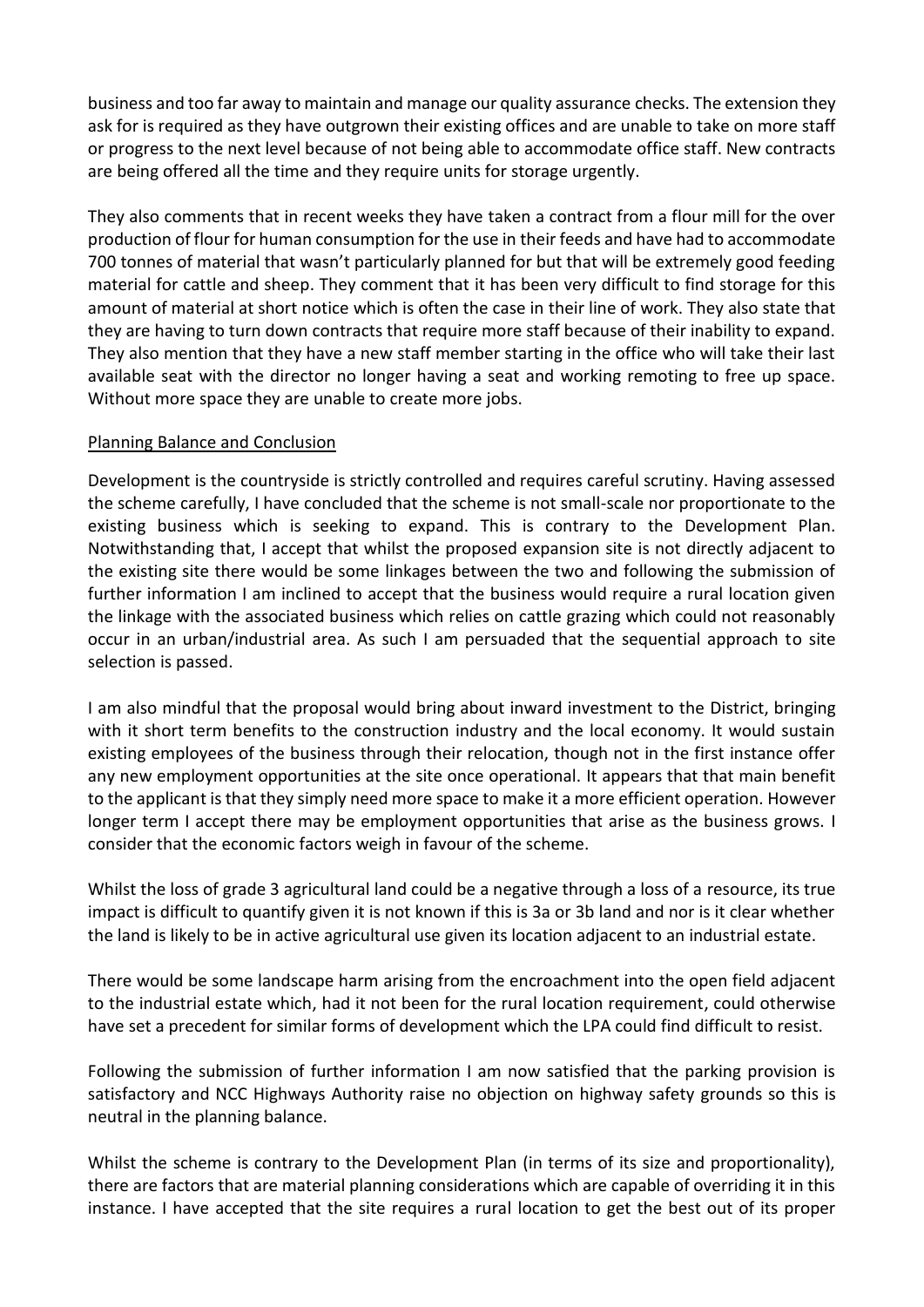functioning and thus there are no better sites available than which is located close to its existing operation within our district. Some degree of landscape harm is inevitable in accepting the need for the development, a harm which I do not consider need be fatal to the scheme. The impacts of the development are acceptable in terms of highway impacts. The size and scale of the proposed business are indicative of the success of a rural business which on balance I consider should be supported particularly in the current (pandemic) climate and I give significant weight to the economic factors which have been advanced. I find that all of the factors have tipped the balance to an approval.

# Recommendation

# **That planning permission is approved subject to the following conditions:**

**Conditions** 

01

The development hereby permitted shall not begin later than three years from the date of this permission.

Reason: To comply with the requirements of Section 51 of the Planning and Compulsory Purchase Act 2004.

 $02$ 

The development hereby permitted shall be constructed entirely of the materials details submitted as part of the planning application.

Reason: In the interests of visual amenity.

03

Prior to first occupation of the development hereby approved full details of both hard and soft landscape works shall be submitted to and approved in writing by the local planning authority and these works shall be carried out as approved. These details shall include

full details of every tree, shrub, hedge to be planted (including its proposed location, species, size and approximate date of planting) and details of tree planting pits including associated irrigation measures, tree staking and guards, and structural cells. The scheme shall be designed so as to enhance the nature conservation value of the site, including the use of locally native plant species;

- proposed finished ground levels or contours;
- any means of enclosure;
- car parking layouts and materials and other hard surface materials; and
- other vehicle and pedestrian access and circulation areas.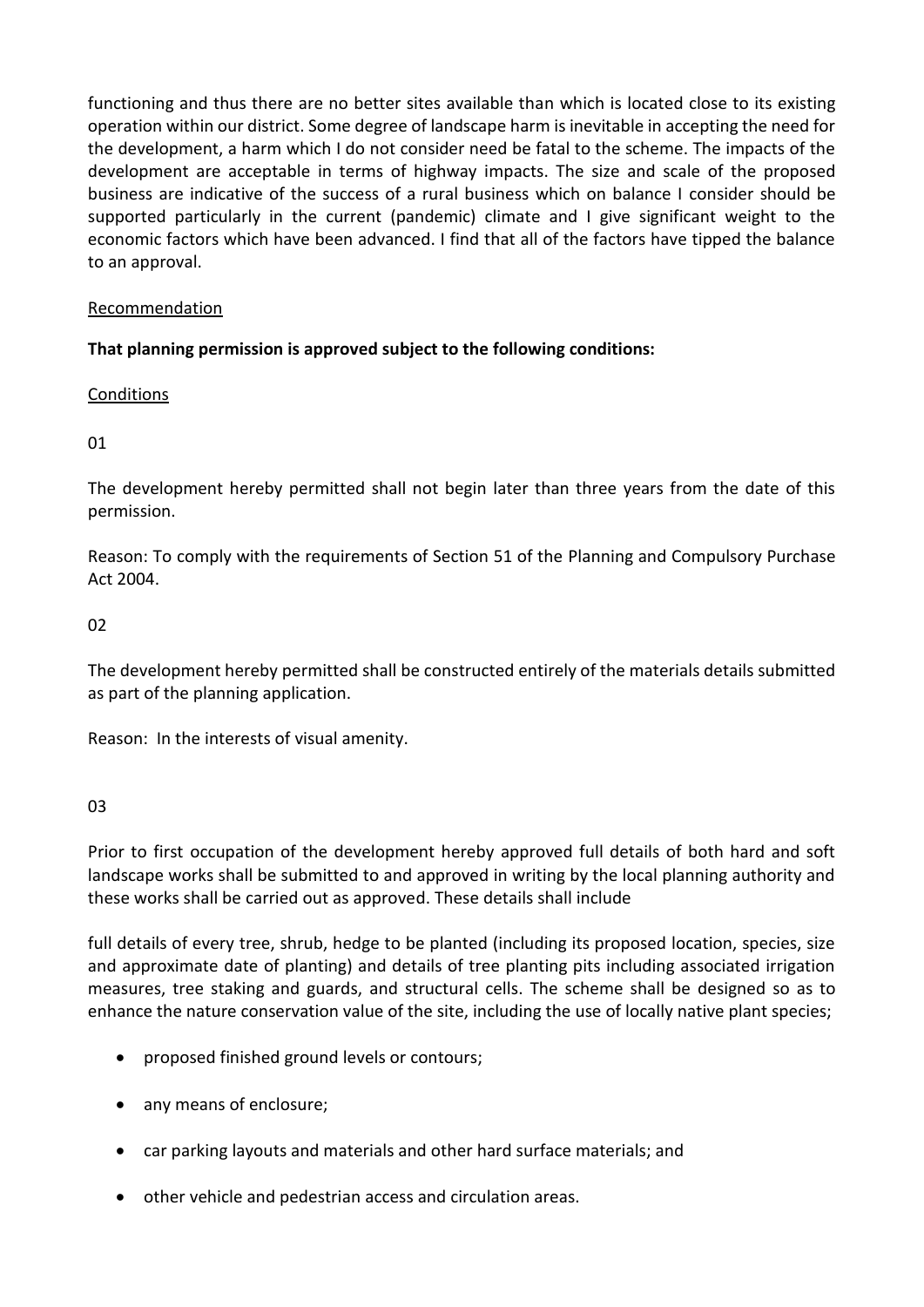Reason: In the interests of visual amenity and biodiversity.

04

The approved soft landscaping shall be completed during the first planting season following the first occupation of the development, or such longer period as may be agreed in writing by the local planning authority. Any trees/shrubs which, within a period of five years of being planted die, are removed or become seriously damaged or diseased shall be replaced in the next planting season with others of similar size and species. All tree, shrub and hedge planting shall be carried out in accordance with BS 3936 -1992 Part 1-Nursery Stock-Specifications for Trees and Shrubs and Part 4 1984-Specificationsfor Forestry Trees ; BS4043-1989 Transplanting Root-balled Trees; BS4428-1989 Code of Practice for General Landscape Operations. The approved hard landscaping scheme shall be completed prior to first occupation or use.

Reason: To ensure the work is carried out within a reasonable period and thereafter properly maintained, in the interests of visual amenity and biodiversity.

05

The development hereby approved shall be carried out in accordance with the details contained within the Flood Risk Assessment and Drainage Strategy dated 12 March 2021 by BSP Consulting.

Reason: In order to ensure that surface water on the development site is managed appropriately in accordance with the details submitted as part of this application.

06

No part of the development hereby permitted shall be brought into use until the parking areas shown on the drawing 'General Arrangement external works' reference 8952-CPMG-oo-ZZ-DR-A-7010 P02 are constructed in accordance with details agreed as part of Condition 3 of this permission and they are made available for parking. The provision parking shall be kept available for parking at all times and retained for the lifetime of the development.

Reason: To ensure that adequate parking provision is made available at the appropriate time in the interests of highway safety.

07

The development hereby approved shall not be brought into use until a routing plan relating to heavy goods vehicles associated with the use has been submitted to and approved in writing by the Local Planning Authority. Vehicles within the control of the applicant/occupier shall thereafter operate in accordance with the approved routing plan.

Reason: In order to limit the numbers of HGV's using the road network that are subject to the existing Environmental Weight Limit in the interests of highway safety.

08

No part of the development hereby approved shall be brought into use until an Ecological Enhancement Scheme has been submitted to and approved in writing by the Local Planning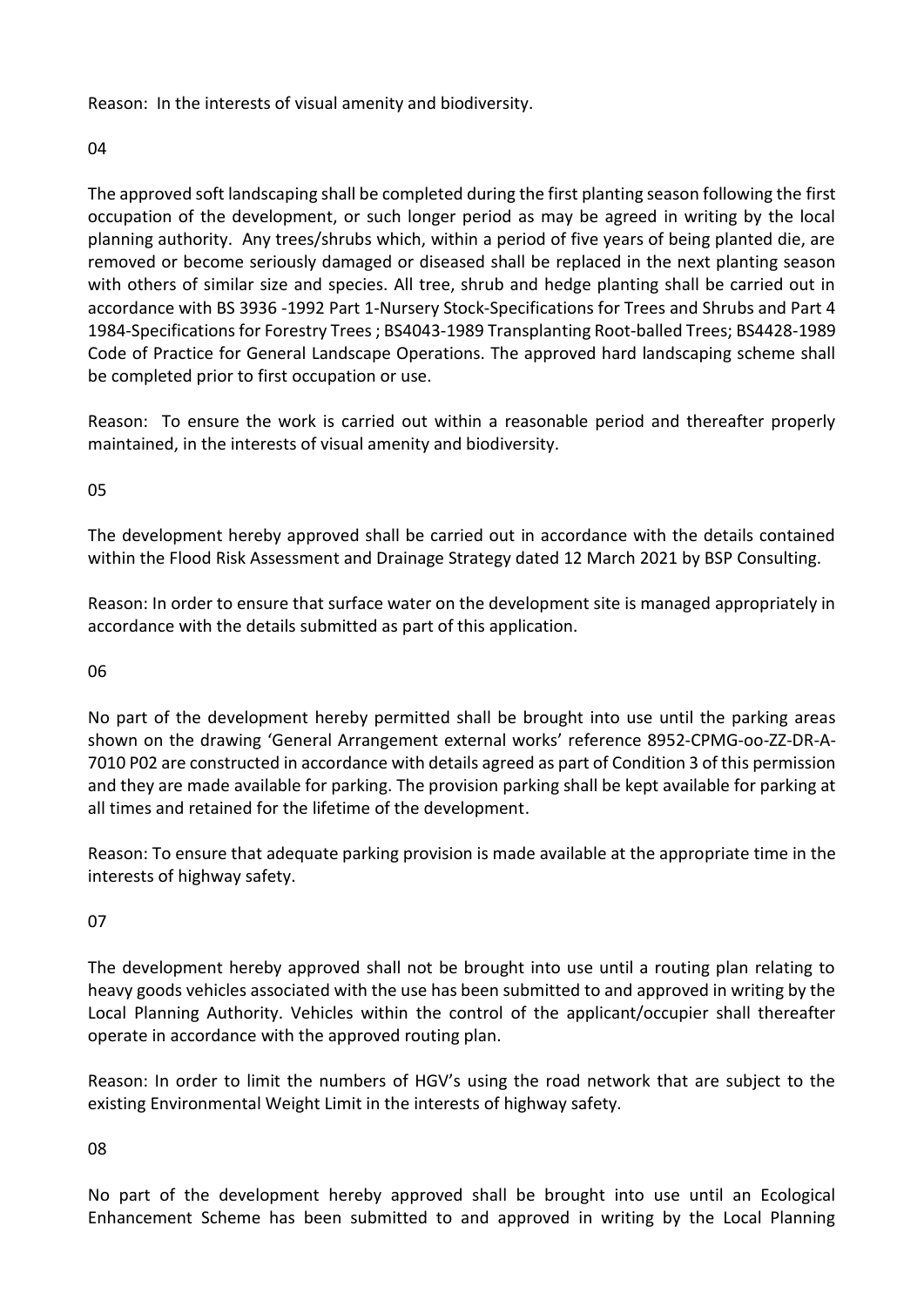Authority. This scheme shall build upon the recommendations set out in the Ecological Appraisal, by FPCR, dated December 2020 which formed part of the application and set out details of how this will be managed. The approved enhancement measures shall be implemented on site prior to first occupation or to an alternative timetable embedded within the scheme and shall thereafter be retained for the lifetime of the development.

Reason: In order to provide new high-quality foraging opportunities for locally present bat and bird species, enhancing the overall ecological value of the site in line with the requirements of the Development Plan, the NPPF and in line with the applicants own submission.

# 09

Prior to first occupation details of any external lighting to be used in the development shall be submitted to and approved in writing by the Local Planning Authority. The details shall include location, design, levels of brightness and beam orientation, together with measures to minimise overspill and light pollution for nocturnal wildlife. The lighting scheme shall thereafter be carried out in accordance with the approved details and the measures to reduce overspill and light pollution retained for the lifetime of the development.

Reason: In the interests of ecology and visual and residential amenity.

# 010

The buildings hereby approved shall be used for offices and storage/distribution uses and for no other purpose, including any other use falling within class B1(a) and B8 of the Schedule to the Town and Country Planning (Use Classes Order) 1987 or the Town and Country Planning (General Permitted Development) (England) Order 2015, or in any provision equivalent to that Class or Order or in any statutory instrument revoking and re-enacting that Order with or without modification).

Reason: In the interests of ensuring appropriate levels of parking are provided pursuant with those uses in the interests of highway safety.

# 011

The development and use hereby permitted shall be occupied and carried out only by Pete Norris Ltd/Midland Feeds. When the premises cease to be occupied by the named applicant in this condition, the use hereby permitted shall cease and the buildings shall be removed and the site restored to its current condition.

Reason: In recognition of the special circumstances of the development, namely that the business is an expansion of an established business at the site that requires this rural location, without which the Local Planning Authority would not have been prepared to grant planning permission.

# 012

The development hereby permitted shall not be carried out except in accordance with the following approved plans, reference:

 General arrangement, feed store 2 plans, elevations, sections, drawing no. 8952-CPMG-oo-ZZ-DR-A-2011 P02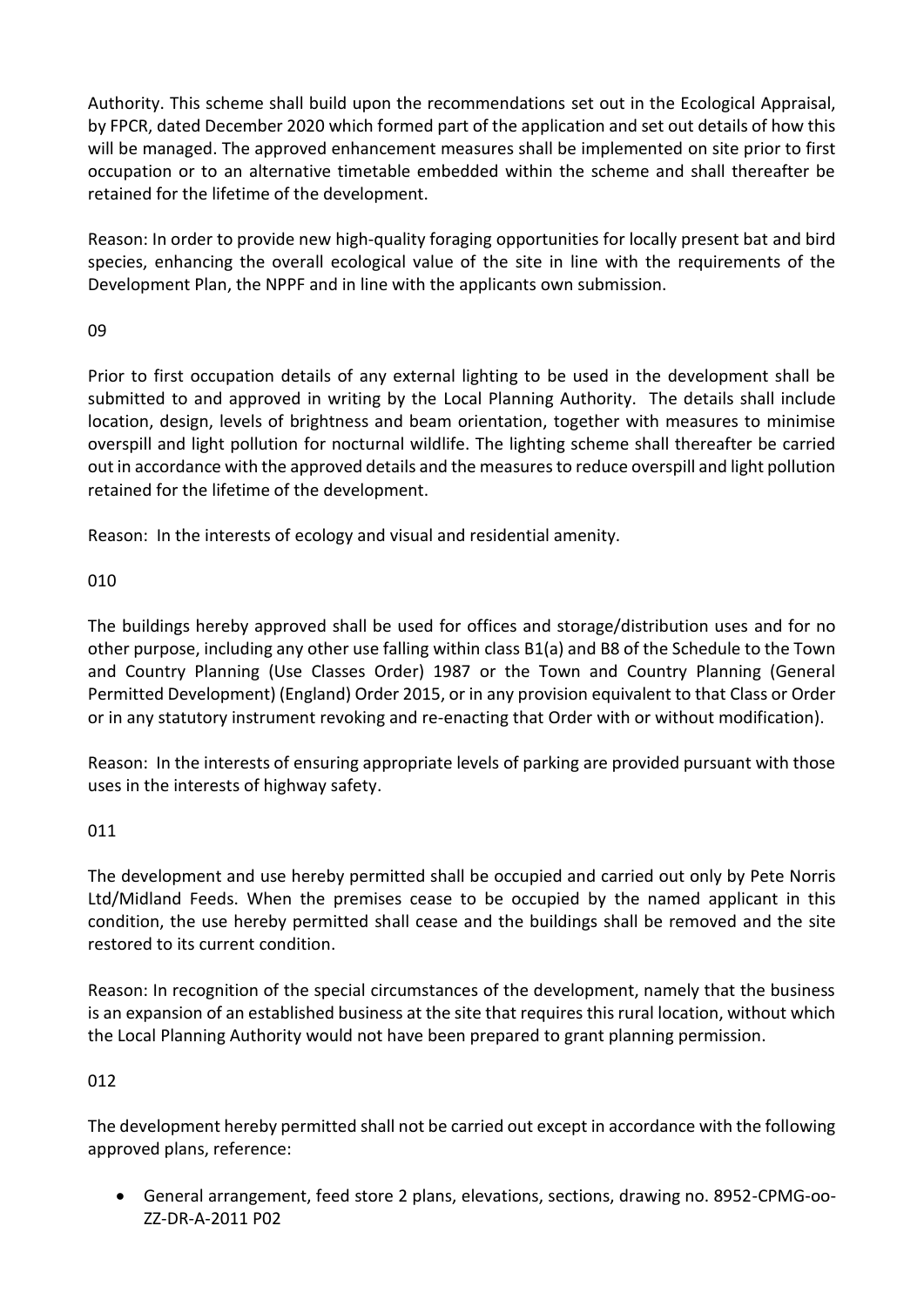- General Arrangement, office plans, elevations, sections, drawing no. 8952-CPMG-oo-ZZ-DR-A-2012 P01
- General Arrangement external works, location plan, 8952-CPMG-oo-ZZ-DR-A-7001 P03
- General Arrangement external works, proposed site plan, 8952-CPMG-oo-ZZ-DR-A-7010 P02
- General arrangement drawings Plans and Elevations (weighbridge) drawing no. CPMG-00- ZZ-DR-A-2013 Rev P1

Reason: So as to define this permission.

### Notes to Applicant

01

This application has been the subject of discussions during the application process to ensure that the proposal is acceptable. The District Planning Authority has accordingly worked positively and pro-actively, seeking solutions to problems arising in coming to its decision. This is fully in accord Town and Country Planning (Development Management Procedure) (England) Order 2015 (as amended).

# 02

The applicant is advised that all planning permissions granted on or after the 1st December 2011 may be subject to the Community Infrastructure Levy (CIL). Full details of CIL are available on the Council's website at www.newark-sherwooddc.gov.uk/cil/ The proposed development has been assessed and it is the Council's view that CIL is not payable

on the development hereby approved as the development type proposed is zero rated in this location.

# 03

The proposed development is in a potentially Radon Affected Area\*. These are parts of the country where a percentage of properties are estimated to be at or above the Radon Action Level of 200 becquerals per cubic metre ( $Bq/m<sup>3</sup>$ ). Given the above it would be prudent for you to investigate if the proposed development will be affected by radon and incorporate any measures necessary into the construction to protect the health of the occupants. Further information is available on the council's website at:<http://www.newarksherwooddc.gov.uk/radon>

\*based on indicative mapping produced by the Public Health England and British Geological Survey Nov 2007.

# BACKGROUND PAPERS

Application case file.

For further information, please contact Clare Walker on ext 5834.

All submission documents relating to this planning application can be found on the following websit[e www.newark-sherwooddc.gov.uk.](http://www.newark-sherwooddc.gov.uk/)

#### **Lisa Hughes**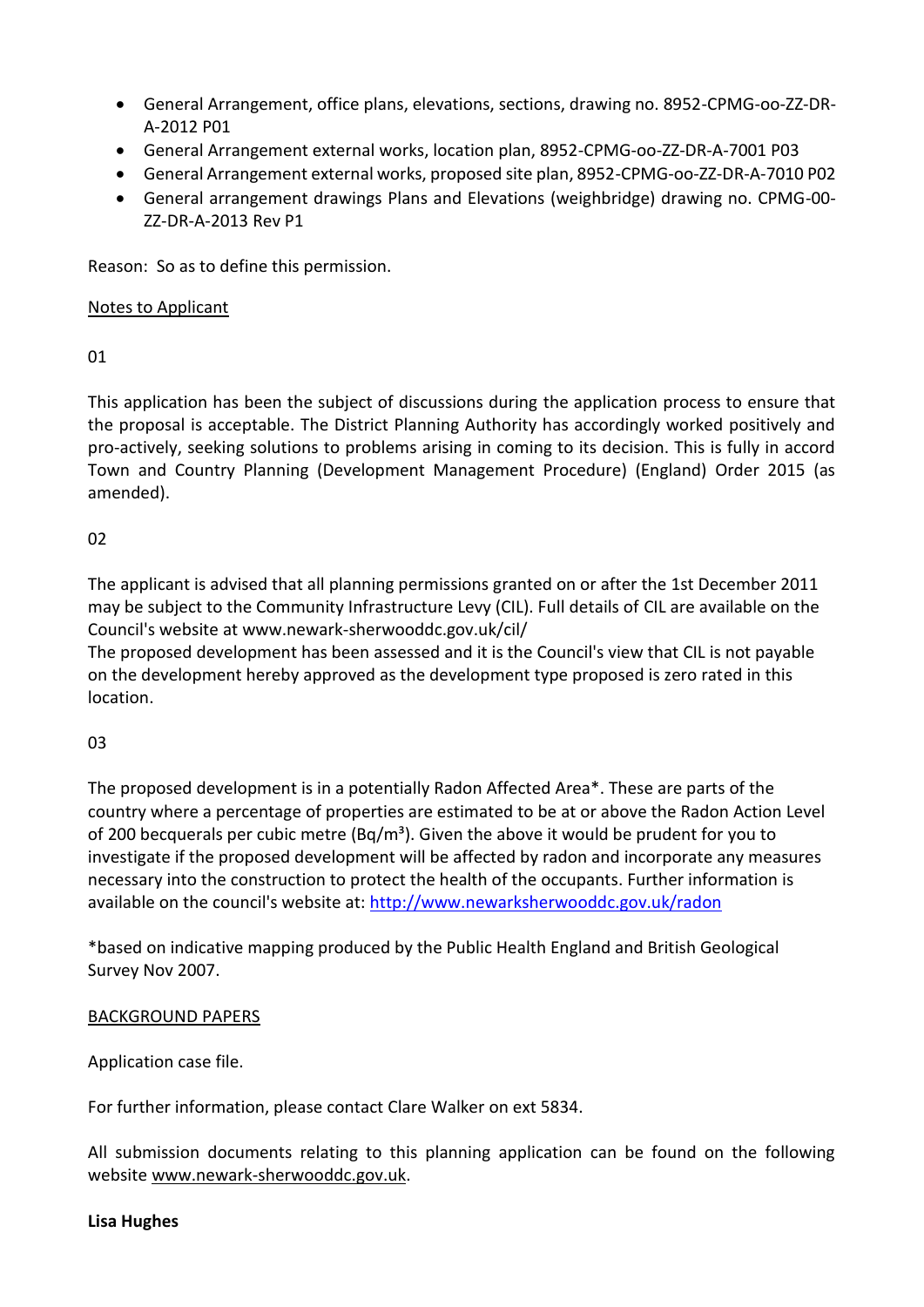**Business Manager – Planning Development**